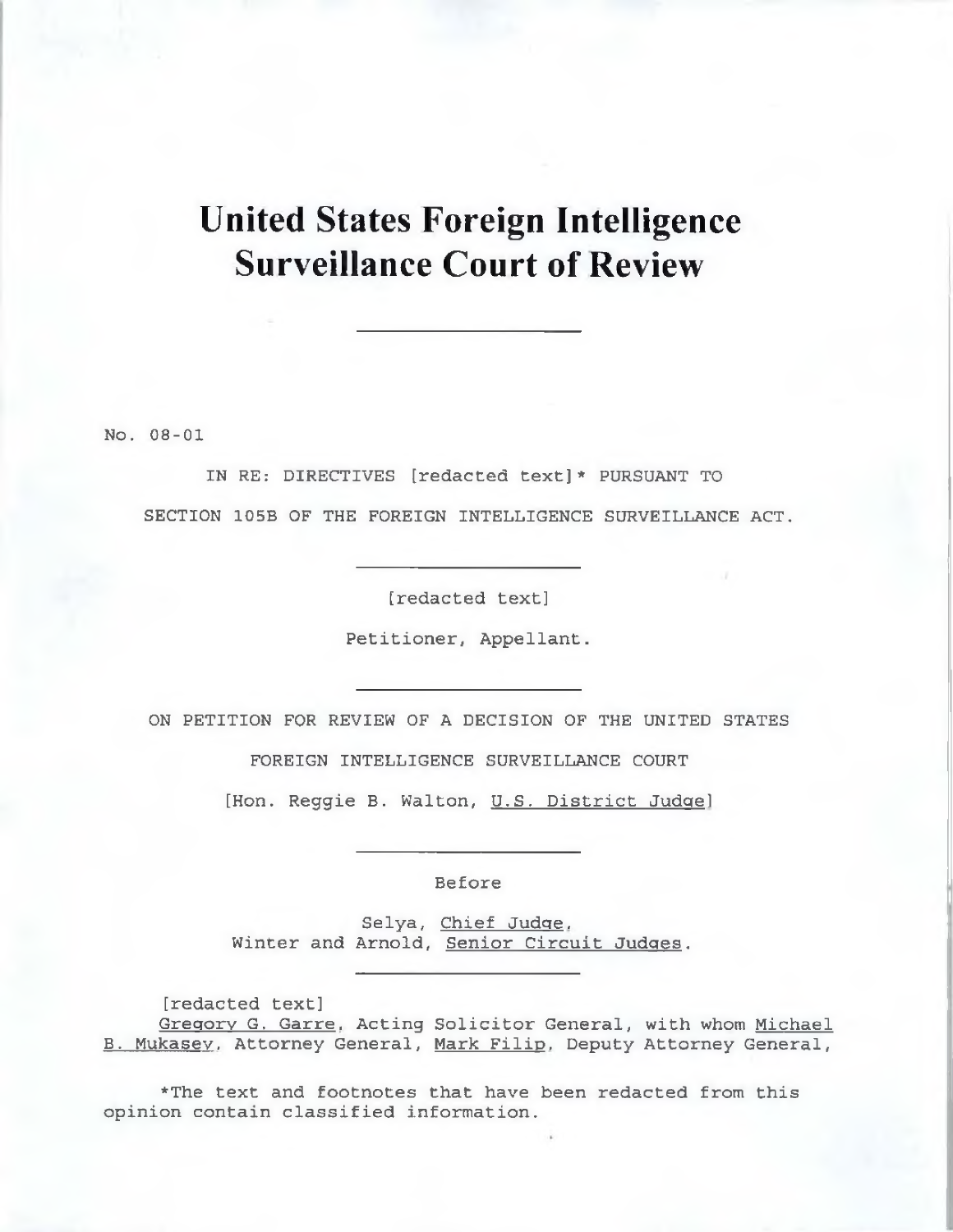J. Patrick Rowan. Acting Assistant Attorney General, John A. Eisenberg. Office of the Deputy Attorney General, John R. Phillips. Office of Legal Counsel, Sharon Swingle. Civil Division, and Matthew G. Olsen. John C. Demers. Jamil N. Jaffer. Andrew H . Tannenbaum. and Matthew A. Anzaldi. National Security Division, United States Department of Justice, were on brief, for respondent.

August 22, 2008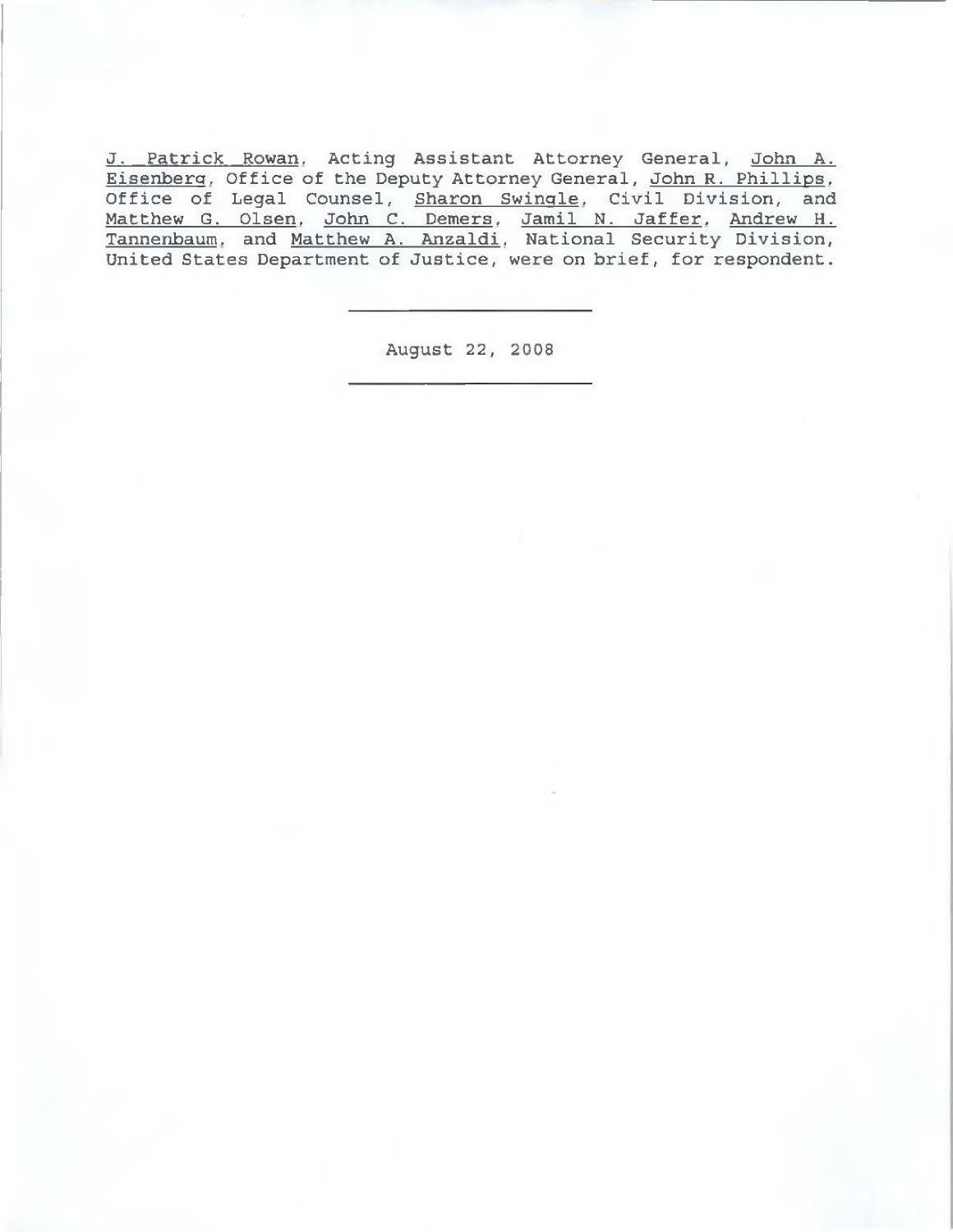**SELYA, Chief Judge.** This petition for review stems from directives issued to the petitioner [redacted text] pursuant to a now-expired set of amendments to the Foreign Intelligence Surveillance Act of 1978 (FISA), 50 U.S.C. §§ 1801-1871 (2007). Among other things, those amendments, known as the Protect America Act of 2007 (PAA), Pub. L. No. 110-55, 121 Stat. 552, authorized the United States to direct communications service providers to assist it in acquiring foreign intelligence when those acquisitions targeted third persons (such as the service provider's customers) reasonably believed to be located outside the United States. Having received [redacted text] such directives, the petitioner challenged their legality before the Foreign Intelligence Surveillance Court (FISC). When that court found the directives lawful and compelled obedience to them, the petitioner brought this petition for review.

As framed, the petition presents matters of both first impression and constitutional significance. At its most elemental level, the petition requires us to weigh the nation's security interests against the Fourth Amendment privacy interests of United States persons.

After a careful calibration of this balance and consideration of the myriad of legal issues presented, we affirm

- **3** -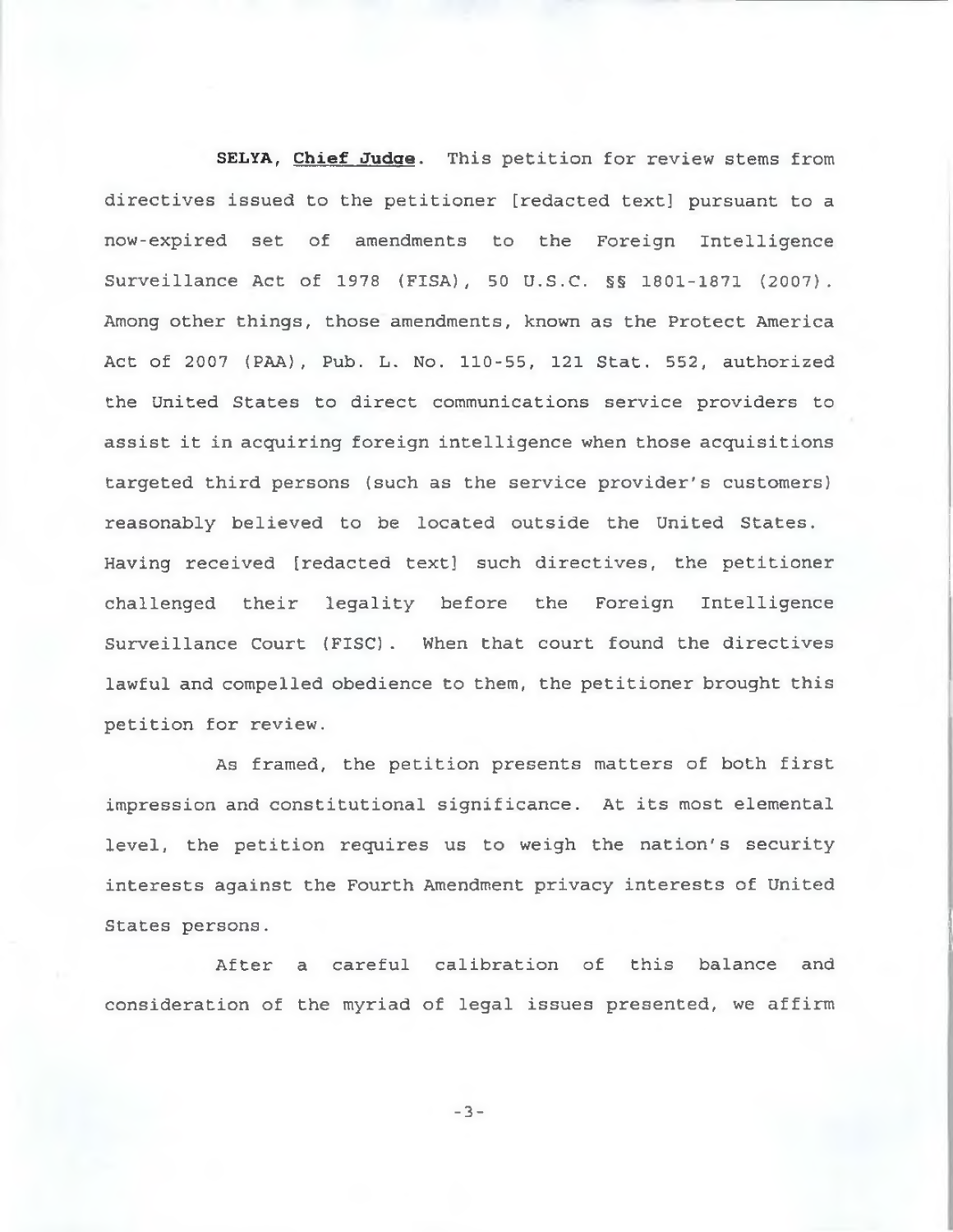the lower court's determinations that the directives at issue are lawful and that compliance with them is obligatory.

#### **I. THE STATUTORY FRAMEWORK**

On August 5, 2007, Congress enacted the PAA, codified in pertinent part at 50 U.S.C. §§ 1805a to 1805c, as a measured expansion of FISA's scope. Subject to certain conditions, the PAA allowed the government to conduct warrantless foreign intelligence surveillance on targets (including United States persons) "reasonably believed" to be located outside the United States.<sup>1</sup> 50 U.S.C. § 1805b(a). This proviso is of critical importance here.

Under the new statute, the Director of National Intelligence (DNI) and the Attorney General (AG) were permitted to authorize, for periods of up to one year, "the acquisition of foreign intelligence information concerning persons reasonably believed to be outside the United States" if they determined that the acquisition met five specified criteria. Id. These criteria included (i) that reasonable procedures were in place to ensure that the targeted person was reasonably believed to be located outside the United States; (ii) that the acquisitions did not

We refer to the PAA in the past tense because its provisions expired on February 16, 2008.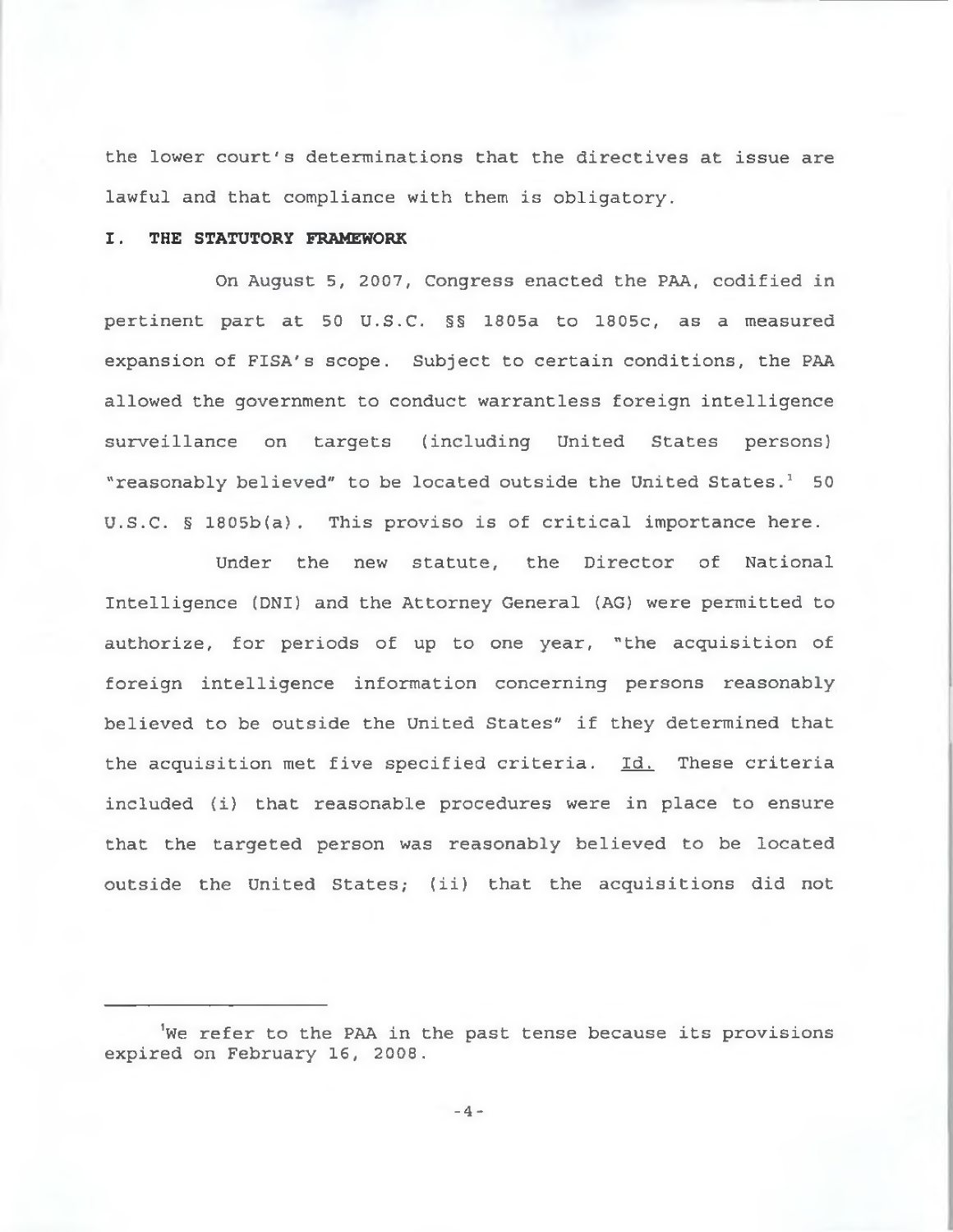constitute electronic surveillance;<sup>2</sup> (iii) that the surveillance would involve the assistance of a communications service provider; (iv) that a significant purpose of the surveillance was to obtain foreign intelligence information; and (v) that minimization procedures in place met the requirements of 50 U.S.C. § 1801(h). Id. § 1805b(a)(1)-(5). Except in limited circumstances (not relevant here), this multi-part determination was required to be made in the form of a written certification "supported as appropriate by affidavit of appropriate officials in the national security field." Id.  $\frac{1}{2}$  1805b(a). Pursuant to this authorization, the DNI and the AG were allowed to issue directives to "person [s]" — a term that includes agents of communications service providers — delineating the assistance needed to acquire the information.  $Id.$  § 1805b(e); see id. § 1805b(a)(3).

The PAA was a stopgap measure. By its terms, it sunset on February 16, 2008. Following a lengthy interregnum, the lapsed provisions were repealed on July 10, 2008, through the instrumentality of the FISA Amendments Act of 2008, Pub. L. No. 110-261, § 403, 122 Stat. 2436, 2473 (2008). But because the certifications and directives involved in the instant case were

 $2$ The PAA specifically stated, however, that " [n] othing in the definition of electronic surveillance . . . shall be construed to encompass surveillance directed at a person reasonably believed to be located outside of the United States." 50 U.S.C. § 1805a.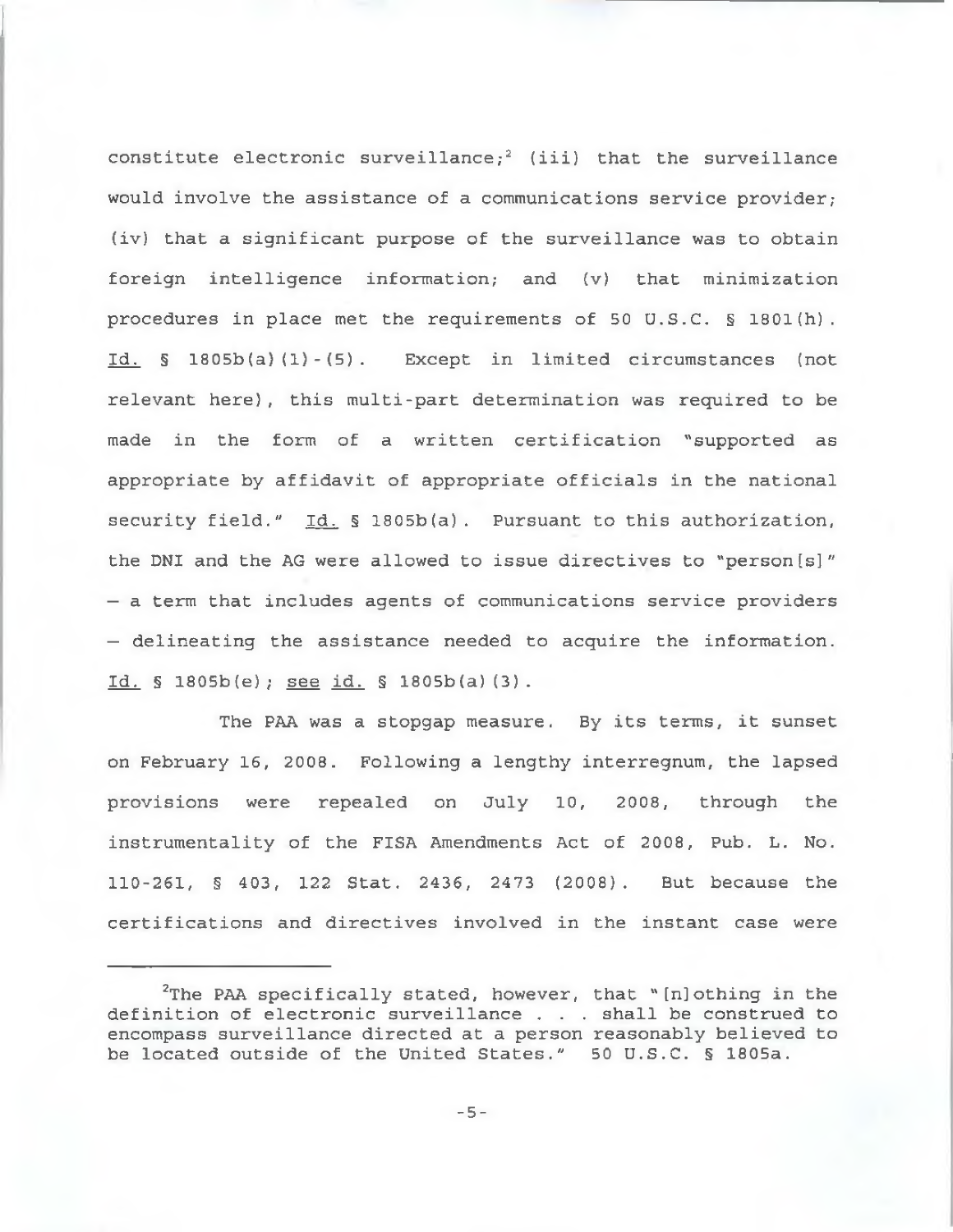issued during the short shelf life of the PAA, they remained in effect. See FISA Amendments Act of 2008 § 404(a) $(1)$ . We therefore assess the validity of the actions at issue here through the prism of the PAA.

[redacted text]

### **II. BACKGROUND**

Beginning in [redacted text] 2007, the government issued directives to the petitioner commanding it to assist in warrantless surveillance of certain customers [redacted text and footnote 3]. These directives were issued pursuant to certifications that purported to contain all the information required by the PAA.<sup>4</sup>

The certifications require certain protections above and beyond those specified by the PAA. For example, they require the AG and the National Security Agency (NSA) to follow the procedures set out under Executive Order 12333 § 2.5, 46 Fed. Reg. 59,941, 59,951 (Dec. 4, 1981),<sup>5</sup> before any surveillance is undertaken. Moreover, affidavits supporting the certifications spell out

<sup>3[</sup>redacted text]

<sup>4</sup>The original certifications were amended, and we refer throughout to the amended certifications and the directives issued in pursuance thereof.

Executive Order 12333 was amended in 2003, 2004, and 2008 through Executive Orders 13284, 13355, and 13470, respectively. Those amendments did not materially alter the provision relevant here.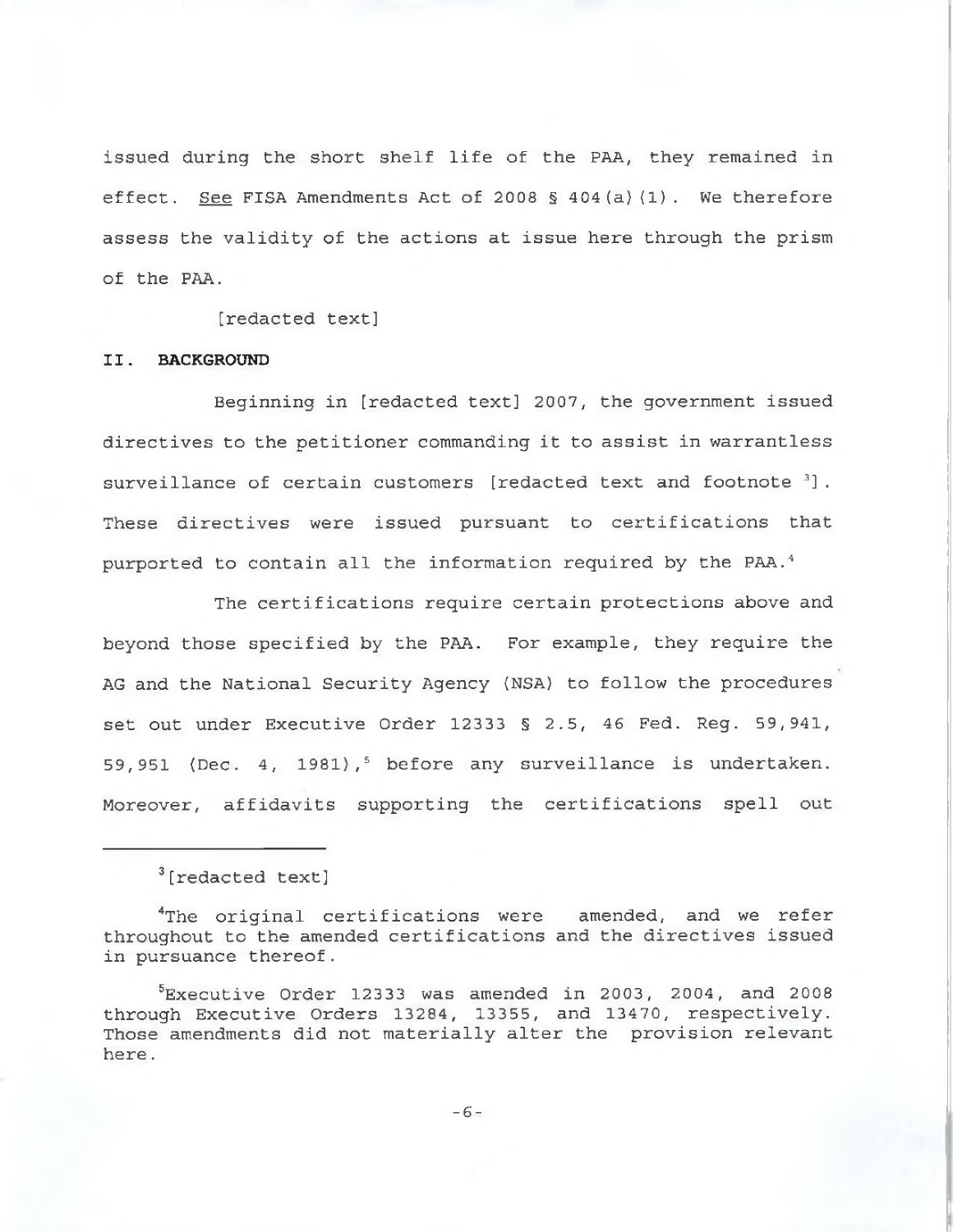additional safeguards to be employed in effecting the acquisitions. This last set of classified procedures has not been included in the information transmitted to the petitioner. In essence, as implemented, the certifications permit surveillances conducted to obtain foreign intelligence for national security purposes when those surveillances are directed against foreign powers or agents of foreign powers reasonably believed to be located outside the United States.

The government's efforts did not impress the petitioner, which refused to comply with the directives. On [redacted text], the government moved to compel compliance. Following amplitudinous briefing, the FISC handed down a meticulous opinion validating the directives and granting the motion to compel.

The FISC's decision was docketed on [redacted text]. Six business days later, the petitioner filed a petition for review. The next day, it moved for a stay pending appeal. The FISC refused to grant the stay. On [redacted text], the petitioner began compliance under threat of civil contempt. [redacted text]

On [redacted text], the petitioner moved in this court for a stay pending appeal. We reserved decision on the motion and compliance continued. We then heard oral argument on the merits and took the case under advisement. We have jurisdiction to review the FISC's decision pursuant to 50 U.S.C. § 1805b(i) inasmuch as

**-7**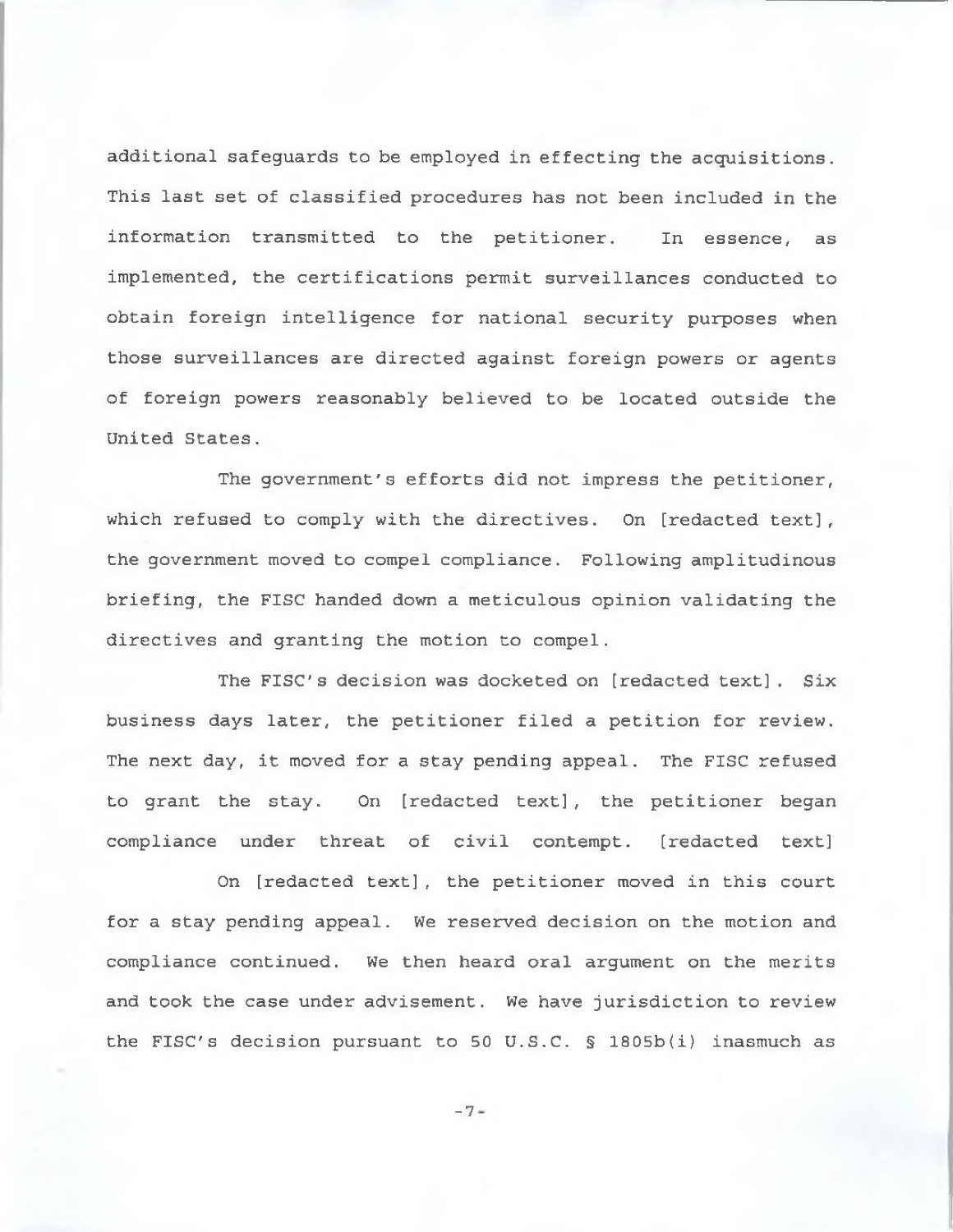that decision is the functional equivalent of a ruling on a petition brought pursuant 50 U.S.C. § 1805b(h). See In re Sealed Case, 310 F.3d 717, 721 (Foreign Int. Surv. Ct. Rev. 2002).

## **III. ANALYSIS**

We briefly address a preliminary matter: standing. We then turn to the constitutional issues that lie at the heart of the petitioner's asseverational array.

#### **A. Standing.**

Federal appellate courts typically review standing determinations de novo, see, e.g., Muir v. Navy Fed. Credit Union, 529 F.3d. 1100, 1105 (D.C. Cir. 2008), and we apply that standard of review here.

The FISC determined that the petitioner had standing to mount a challenge to the legality of the directives based on the Fourth Amendment rights of third-party customers. At first blush, this has a counter-intuitive ring: it is common ground that litigants ordinarily cannot bring suit to vindicate the rights of third parties. See, e.g., Hinck v. United States, 127 S.Ct. 2011, 2017 n.3 (2007); Warth v. Seldin. 422 U.S. 490, 499 (1975). But that prudential limitation may in particular cases be relaxed by congressional action. Warth. 422 U.S. at 501; see Bennett v. Spear, 520 U.S. 154, 162 (1997) (recognizing that Congress can "modif[y] or abrogat[e]" prudential standing requirements). Thus,

- **8**-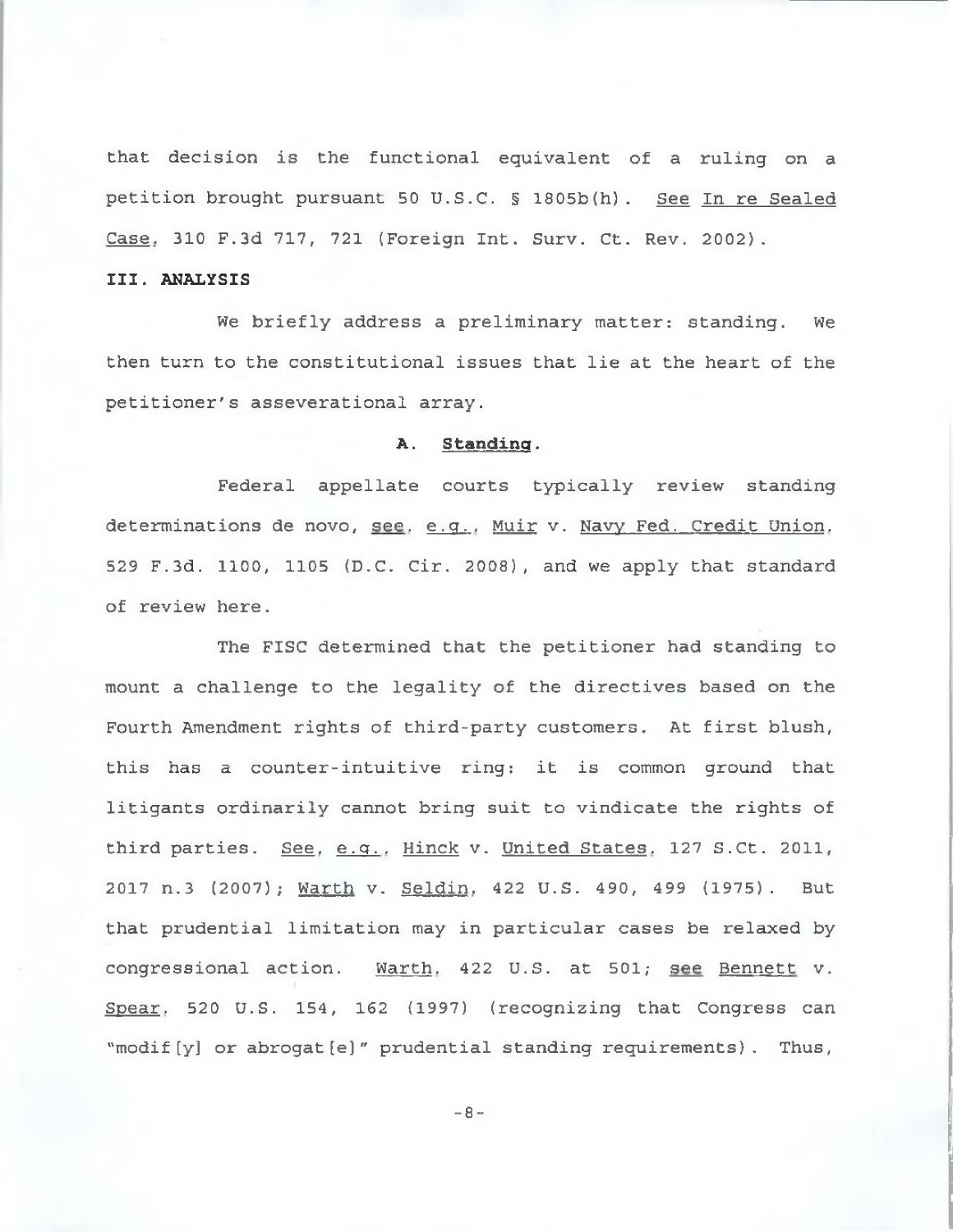if Congress, either expressly or by fair implication, cedes to a party a right to bring suit based on the legal rights or interests of others, that party has standing to sue; provided, however, that constitutional standing requirements are satisfied. See Warth, 422 U.S. at 500-01. Those constitutional requirements are familiar; the suitor must plausibly allege that it has suffered an injury, which was caused by the defendant, and the effects of which can be redressed by the suit. See id. at 498-99; N.H. Right to Life PAC v. Gardner, 99 F.3d 8, 13 (1st Cir. 1996).

Here, the petitioner easily exceeds the constitutional threshold for standing. It faces an injury in the nature of the burden that it must shoulder to facilitate the government's surveillances of its customers; that injury is obviously and indisputably caused by the government through the directives; and this court is capable of redressing the injury.

That brings us to the question of whether Congress has provided that a party in the petitioner's position may bring suit to enforce the rights of others. That question demands an affirmative answer.

The PAA expressly declares that a service provider that has received a directive "may challenge the legality of that directive," 50 U.S.C. § 1805b(h)(1)(A), and "may file a petition with the Court of Review" for relief from an adverse FISC decision,

- **9**-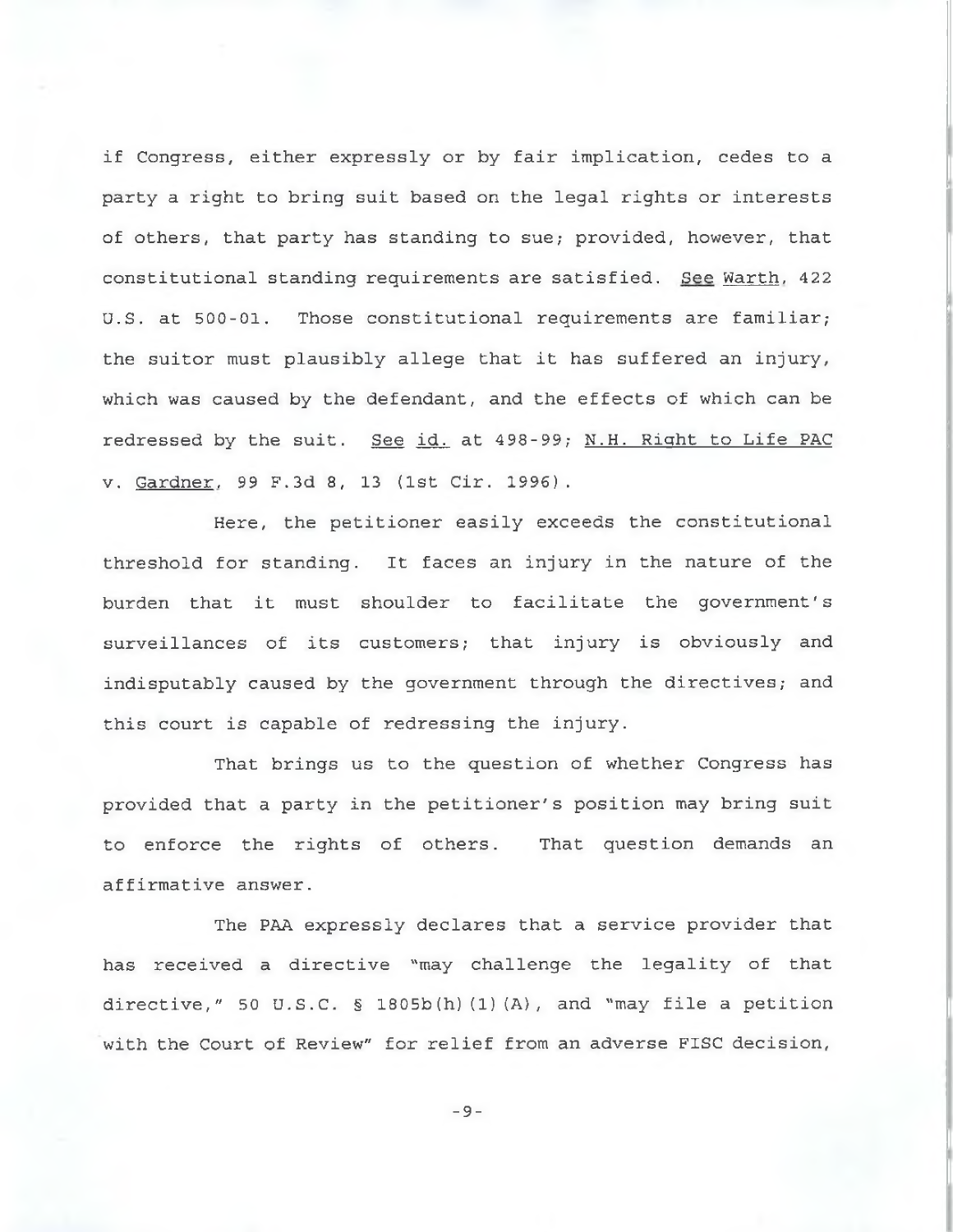id. § 1805b(i). There are a variety of ways in which a directive could be unlawful, and the PAA does nothing to circumscribe the types of claims of illegality that can be brought. We think that the language is broad enough to permit a service provider to bring a constitutional challenge to the legality of a directive regardless of whether the provider or one of its customers suffers the infringement that makes the directive unlawful. The short of it is that the PAA grants an aggrieved service provider a right of action and extends that right to encompass claims brought by it on the basis of customers' rights.

For present purposes, that is game, set, and match. As said, the petitioner's response to the government's motion to compel is the functional equivalent of a petition under section 1805b (h) (1) (A) . The petitioner's claim, as a challenge to the constitutionality of the directives, quite clearly constitutes a challenge to their legality. Thus, the petitioner's Fourth Amendment claim on behalf of its customers falls within the ambit of the statutory provision. It follows inexorably that the petitioner has standing to maintain this litigation.

## **B . The Fourth Amendment Challenge.**

We turn now to the petitioner's Fourth Amendment arguments. In the Fourth Amendment context, federal appellate courts review findings of fact for clear error and legal

- **10**-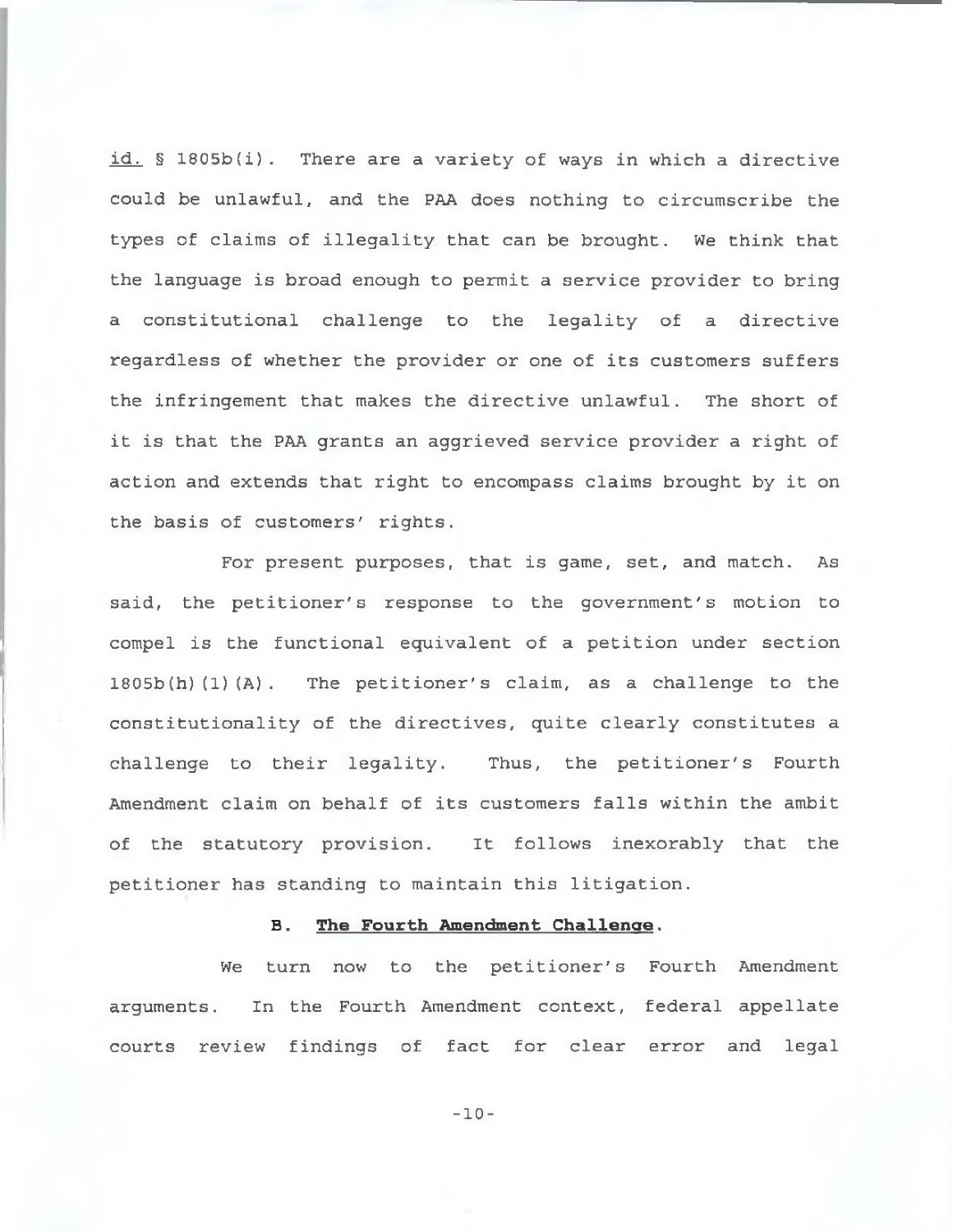conclusions (including determinations about the ultimate constitutionality of government searches or seizures) de novo. See, *e.Q..* United States v. Martins. 413 F.3d 139, 146 (1st Cir. 2005); United States v. Runyan, 290 F.3d 223, 234 (5th Cir. 2002). We therefore review de novo the FISC's conclusion that the surveillances carried out pursuant to the directives are lawful.

The petitioner's remonstrance has two main branches. First, it asserts that the government, in issuing the directives, had to abide by the requirements attendant to the Warrant Clause of the Fourth Amendment. Second, it argues that even if a foreign intelligence exception to the warrant requirements exists and excuses compliance with the Warrant Clause, the surveillances mandated by the directives are unreasonable and, therefore, violate the Fourth Amendment. The petitioner limits each of its claims to the harm that may be inflicted upon United States persons.

**1. The Nature of the Challenge**. As a threshold matter, the petitioner asserts that its Fourth Amendment arguments add up to a facial challenge to the PAA. The government contests this characterization, asserting that the petitioner presents only an as-applied challenge. We agree with the government.

A facial challenge asks a court to consider the constitutionality of a statute without factual development centered around a particular application. See, e.g., Wash. State Grange v.

- **11**-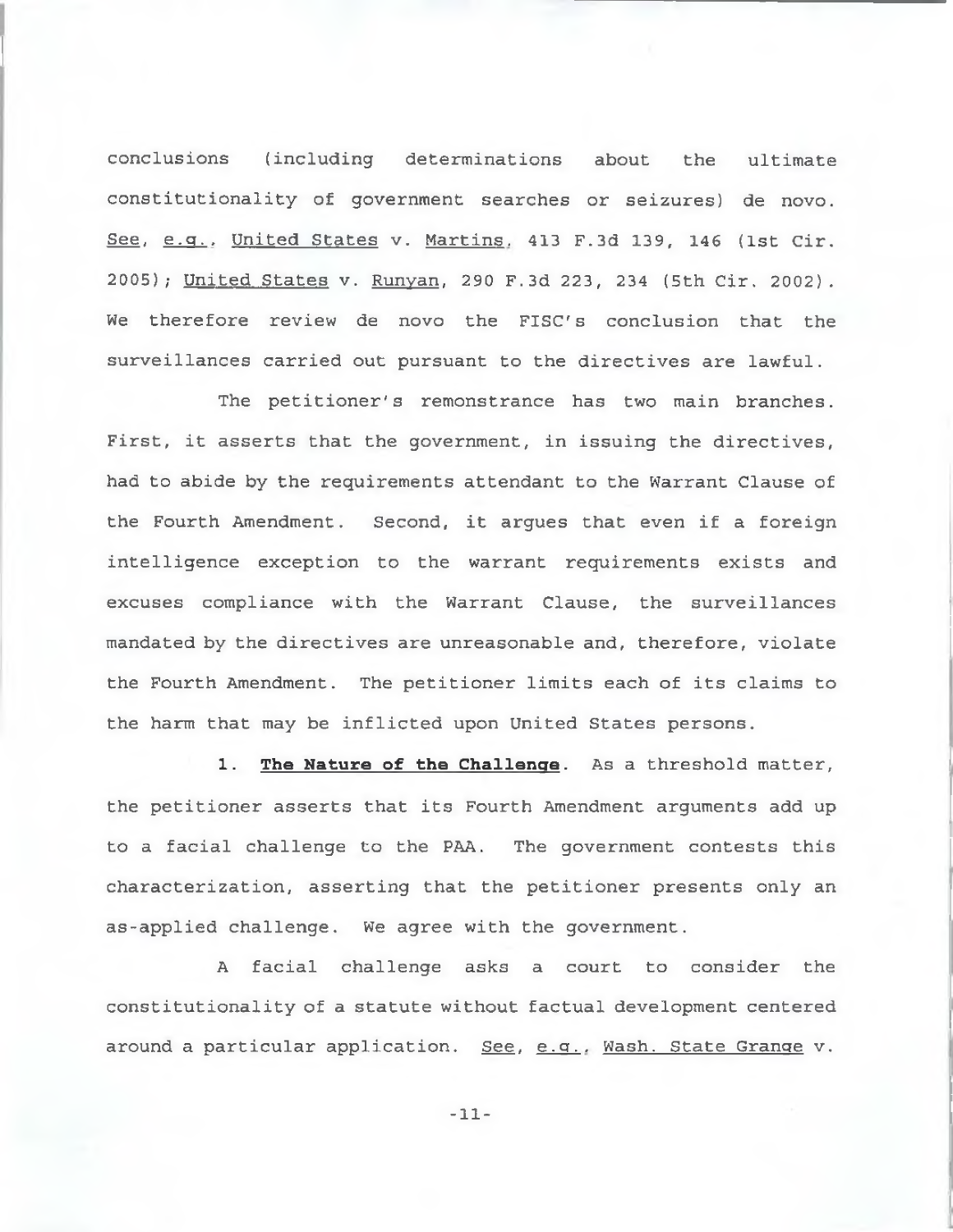Wash. State Repub. Party, 128 S.Ct. 1184, 1190 (2008). Here, however, there is a particularized record and the statute — the PAA — has been applied to the petitioner in a specific setting. The petitioner's plaints take account of this setting. So viewed, they go past the question of whether the PAA is valid on its face — a question that would be answered by deciding whether any application of the statute passed constitutional muster, see. e.g., id.  $-$  and ask instead whether this specific application offends the Constitution. As such, the petitioner's challenge falls outside the normal circumference of a facial challenge.

This makes perfect sense. Where, as here, a statute has been implemented in a defined context, an inquiring court may only consider the statute's constitutionality in that context; the court may not speculate about the validity of the law as it might be applied in different ways or on different facts. See Nat'l Endow. for the Arts v. Finley. 524 U.S. 569, 584 (1998); see also Yazoo & Miss. Valley R.R. Co. v. Jackson Vinegar Co., 226 U.S. 217, 220 (1912) (explaining that how a court may apply a statute to other cases and how far parts of the statute may be sustained on other facts "are matters upon which [a reviewing court] need not speculate").

We therefore deem the petitioner's challenge an asapplied challenge and limit our analysis accordingly. This means

- **12**-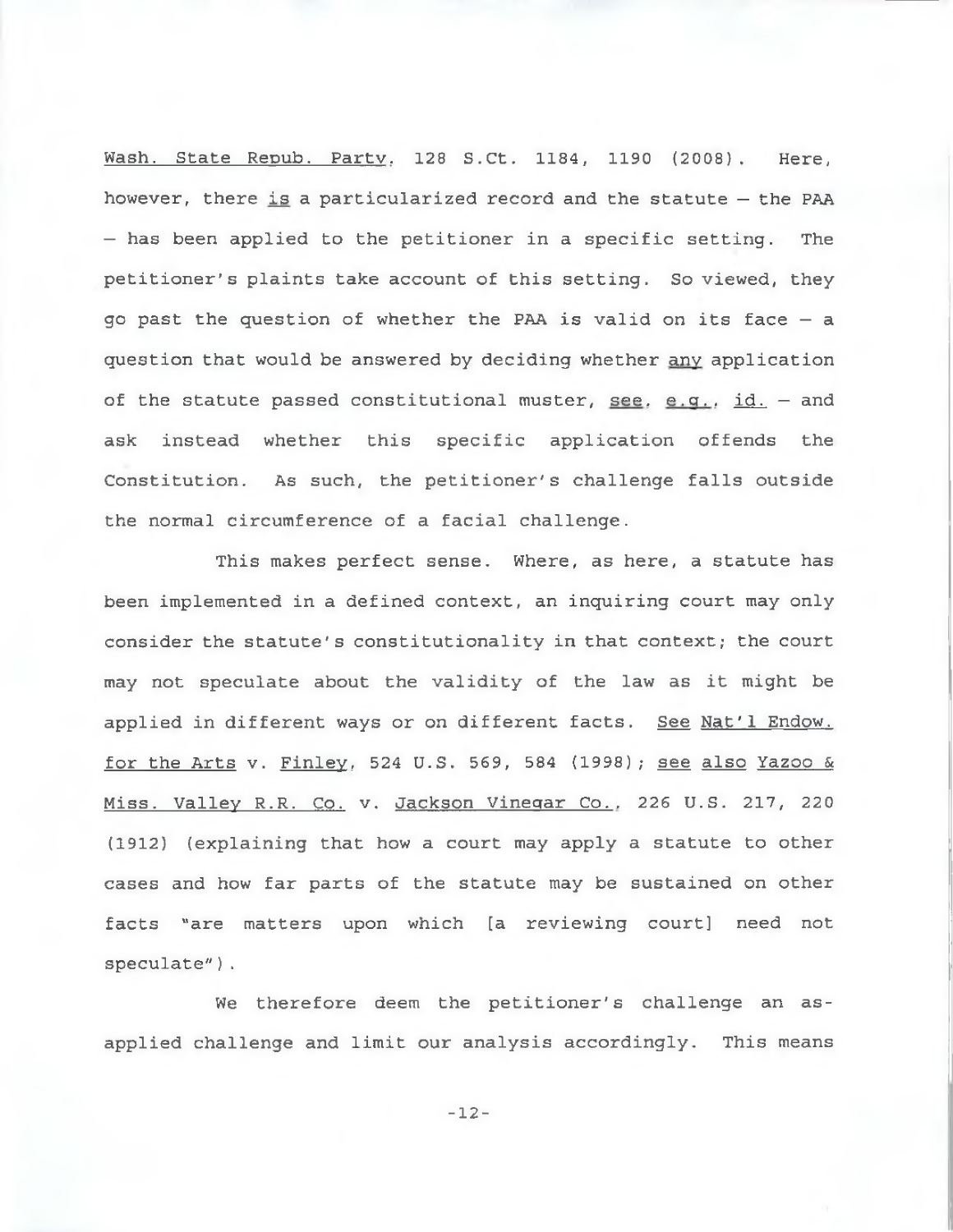that, to succeed, the petitioner must prove more than a theoretical risk that the PAA could on certain facts yield unconstitutional applications. Instead, it must persuade us that the PAA is unconstitutional as implemented here.

**2. The Foreign Intelligence Exception.** The recurrent theme permeating the petitioner's arguments is the notion that there is no foreign intelligence exception to the Fourth Amendment's Warrant Clause.<sup>6</sup> The FISC rejected this notion, positing that our decision in In re Sealed Case confirmed the existence of a foreign intelligence exception to the warrant requirement.

While the Sealed Case court avoided an express holding that a foreign intelligence exception exists by assuming arguendo that whether or not the warrant requirements were met, the statute could survive on reasonableness grounds, see 310 F.3d at 741-42, we believe that the FISC's reading of that decision is plausible.

<sup>&</sup>lt;sup>6</sup>The Fourth Amendment reads:

The right of the people to be secure in their persons, houses, papers, and effects, against unreasonable searches and seizures, shall not be violated, and no Warrants shall issue, but upon probable cause, supported by Oath or affirmation, and particularly describing the place to be searched, and the persons or things to be seized.

U.S. Const, amend. IV.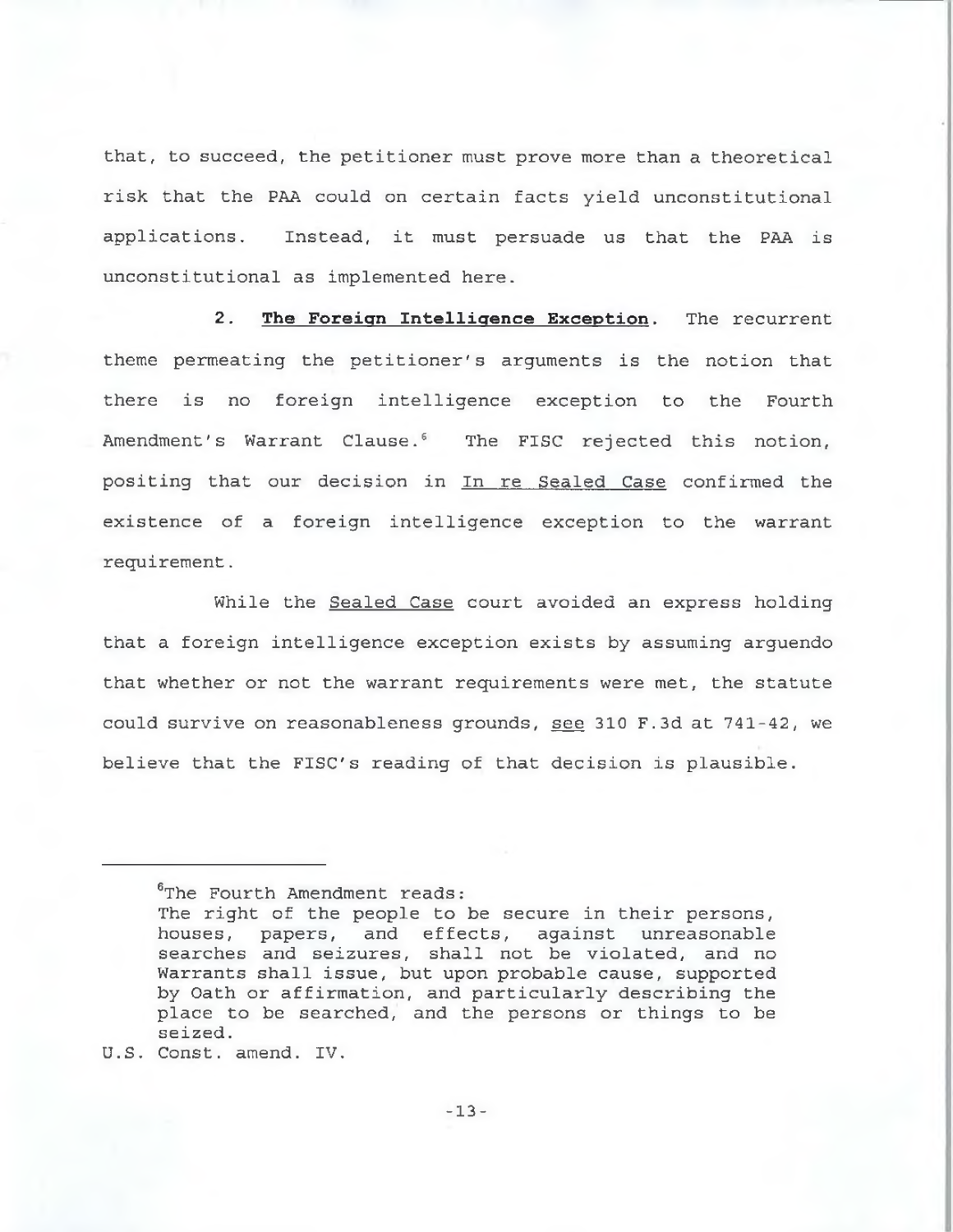The petitioner argues correctly that the Supreme Court has not explicitly recognized such an exception; indeed, the Court reserved that question in United States v. United States District Court (Keith), 407 U.S. 297, 308-09 (1972). But the Court has recognized a comparable exception, outside the foreign intelligence context, in so-called "special needs" cases. In those cases, the Court excused compliance with the Warrant Clause when the purpose behind the governmental action went beyond routine law enforcement and insisting upon a warrant would materially interfere with the accomplishment of that purpose. See, e.g., Vernonia Sch. Dist. 47J v. Acton. 515 U.S. 646, 653 (1995) (upholding drug testing of highschool athletes and explaining that the exception to the warrant requirement applied "when special needs, beyond the normal need for law enforcement, make the warrant and probable-cause requirement [s] impracticable" (quoting Griffin v. Wisconsin. 483 U.S. 868, 873 (1987))); Skinner v. Ry. Labor Execs. Ass'n. 489 U.S. 602, 620 (1989) (upholding regulations instituting drug and alcohol testing of railroad workers for safety reasons); cf. Terry v. Ohio. 392 U.S. 1, 23-24 (1968) (upholding pat-frisk for weapons to protect officer safety during investigatory stop).

The question, then, is whether the reasoning of the special needs cases applies by analogy to justify a foreign intelligence exception to the warrant requirement for surveillance

- **14**-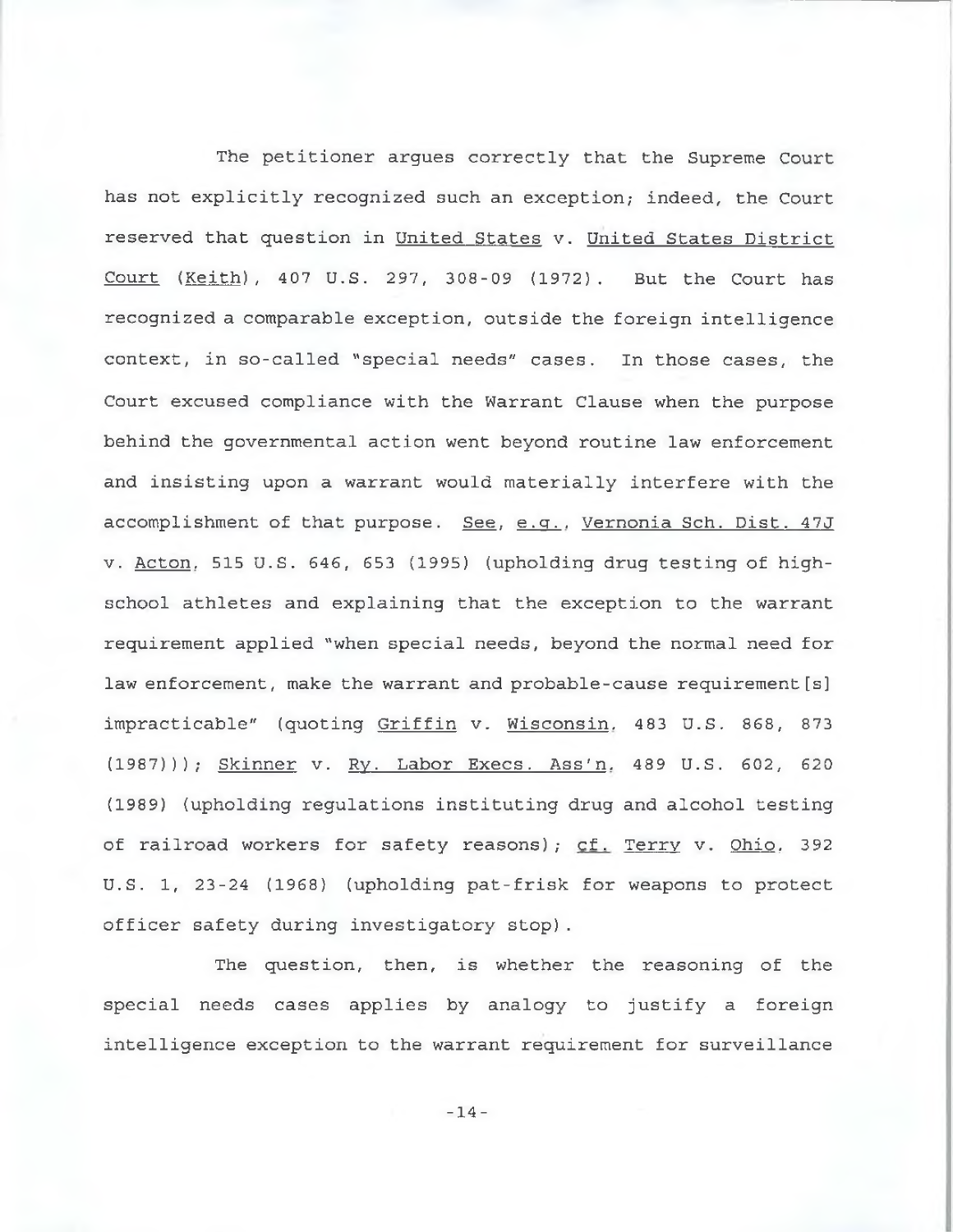undertaken for national security purposes and directed at a foreign power or an agent of a foreign power reasonably believed to be located outside the United States. Applying principles derived from the special needs cases, we conclude that this type of foreign intelligence surveillance possesses characteristics that qualify it for such an exception.

For one thing, the purpose behind the surveillances ordered pursuant to the directives goes well beyond any gardenvariety law enforcement objective. It involves the acquisition from overseas foreign agents of foreign intelligence to help protect national security. Moreover, this is the sort of situation in which the government's interest is particularly intense.

The petitioner has a fallback position. Even if there is a narrow foreign intelligence exception, it asseverates, a definition of that exception should require the foreign intelligence purpose to be the primary purpose of the surveillance. For that proposition, it cites the Fourth Circuit's decision in United States v. Truong Dinh Hung. 629 F.2d 908, 915 (4th Cir. 1980). That dog will not hunt.

This court previously has upheld as reasonable under the Fourth Amendment the Patriot Act's substitution of "a significant purpose" for the talismanic phrase "primary purpose." In re Sealed Case, 310 F.3d at 742-45. As we explained there, the Fourth

- **15**-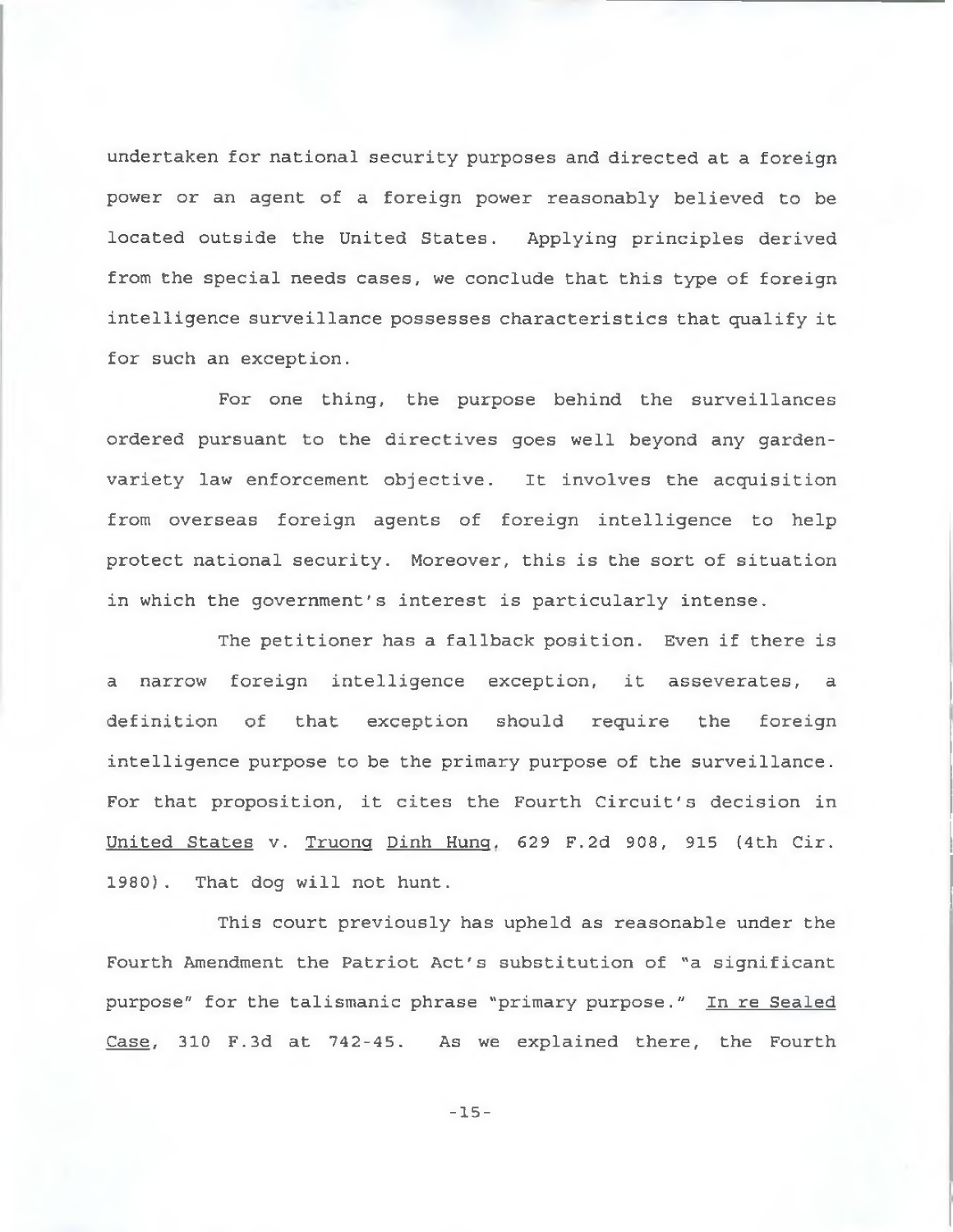Circuit's "primary purpose" language — from which the pre-Patriot Act interpretation of "purpose" derived — drew an "unstable, unrealistic, and confusing" line between foreign intelligence purposes and criminal investigation purposes. Id. at 743. A surveillance with a foreign intelligence purpose often will have some ancillary criminal-law purpose. See id. The prevention or apprehension of terrorism suspects, for instance, is inextricably intertwined with the national security concerns that are at the core of foreign intelligence collection. See id. In our view the more appropriate consideration is the programmatic purpose of the surveillances and whether  $-$  as in the special needs cases  $-$  that programmatic purpose involves some legitimate objective beyond ordinary crime control. Id. at 745-46.

Under this analysis, the surveillances authorized by the directives easily pass muster. Their stated purpose centers on garnering foreign intelligence. There is no indication that the collections of information are primarily related to ordinary criminal-law enforcement purposes. Without something more than a purely speculative set of imaginings, we cannot infer that the purpose of the directives (and, thus, of the surveillances) is other than their stated purpose. See, e.g., United States v. Chem. Found., Inc.. 272 U.S. 1, 14-15 (1926) ("The presumption of regularity supports the official acts of public officers, and, in

- **16**-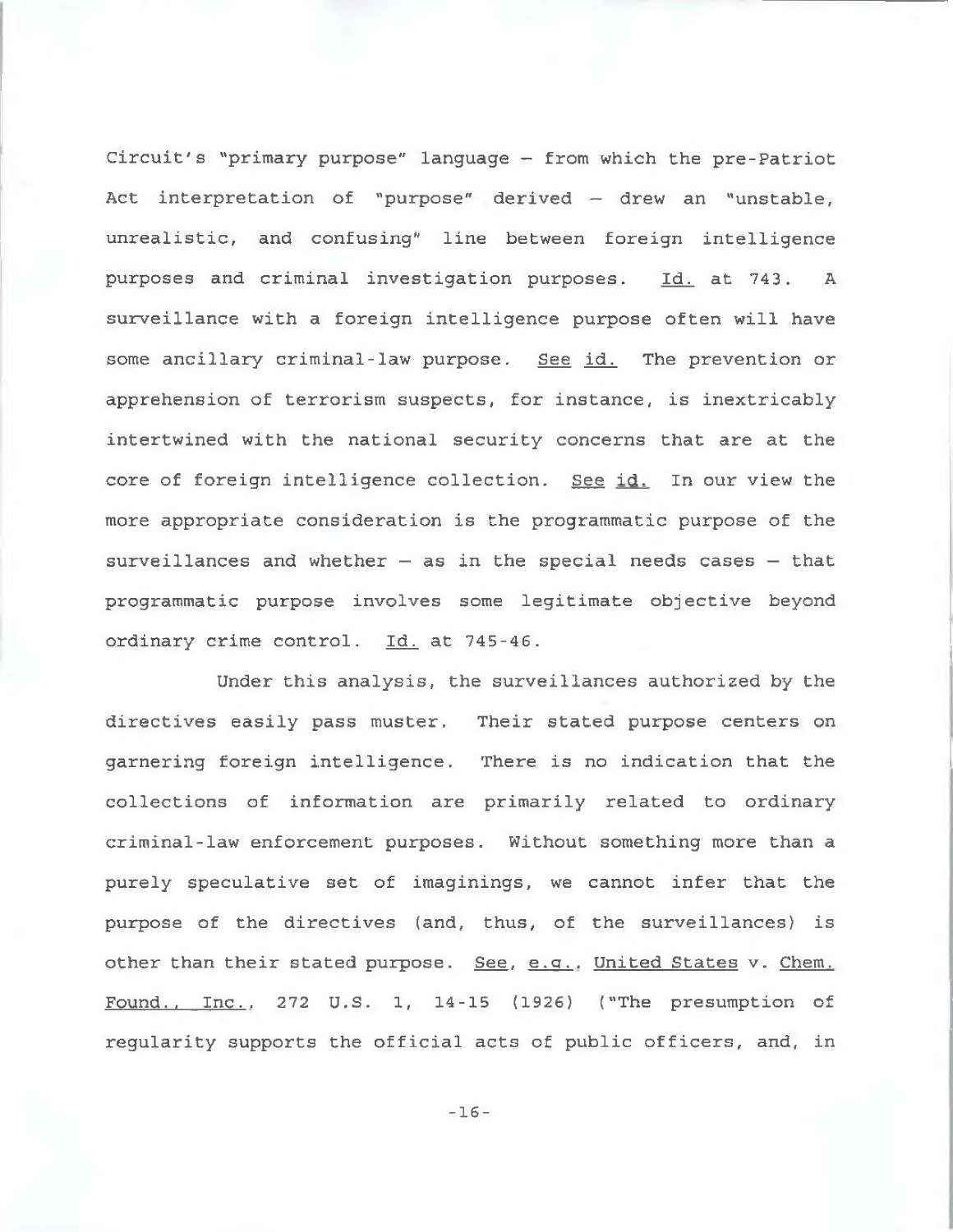the absence of clear evidence to the contrary, courts presume that they have properly discharged their official duties.").

We add, moreover, that there is a high degree of probability that requiring a warrant would hinder the government's ability to collect time-sensitive information and, thus, would impede the vital national security interests that are at stake. See. e.g., Truong Dinh Hung. 629 F.2d at 915 (explaining that when the object of a surveillance is a foreign power or its collaborators, "the government has the greatest need for speed, stealth, and secrecy"). [redacted text] Compulsory compliance with the warrant requirement would introduce an element of delay, thus frustrating the government's ability to collect information in a timely manner, [redacted text]

For these reasons, we hold that a foreign intelligence exception to the Fourth Amendment's warrant requirement exists when surveillance is conducted to obtain foreign intelligence for national security purposes and is directed against foreign powers or agents of foreign powers reasonably believed to be located outside the United States.

**3. Reasonableness**. This holding does not grant the government carte blanche: even though the foreign intelligence exception applies in a given case, governmental action intruding on individual privacy interests must comport with the Fourth

- **17**-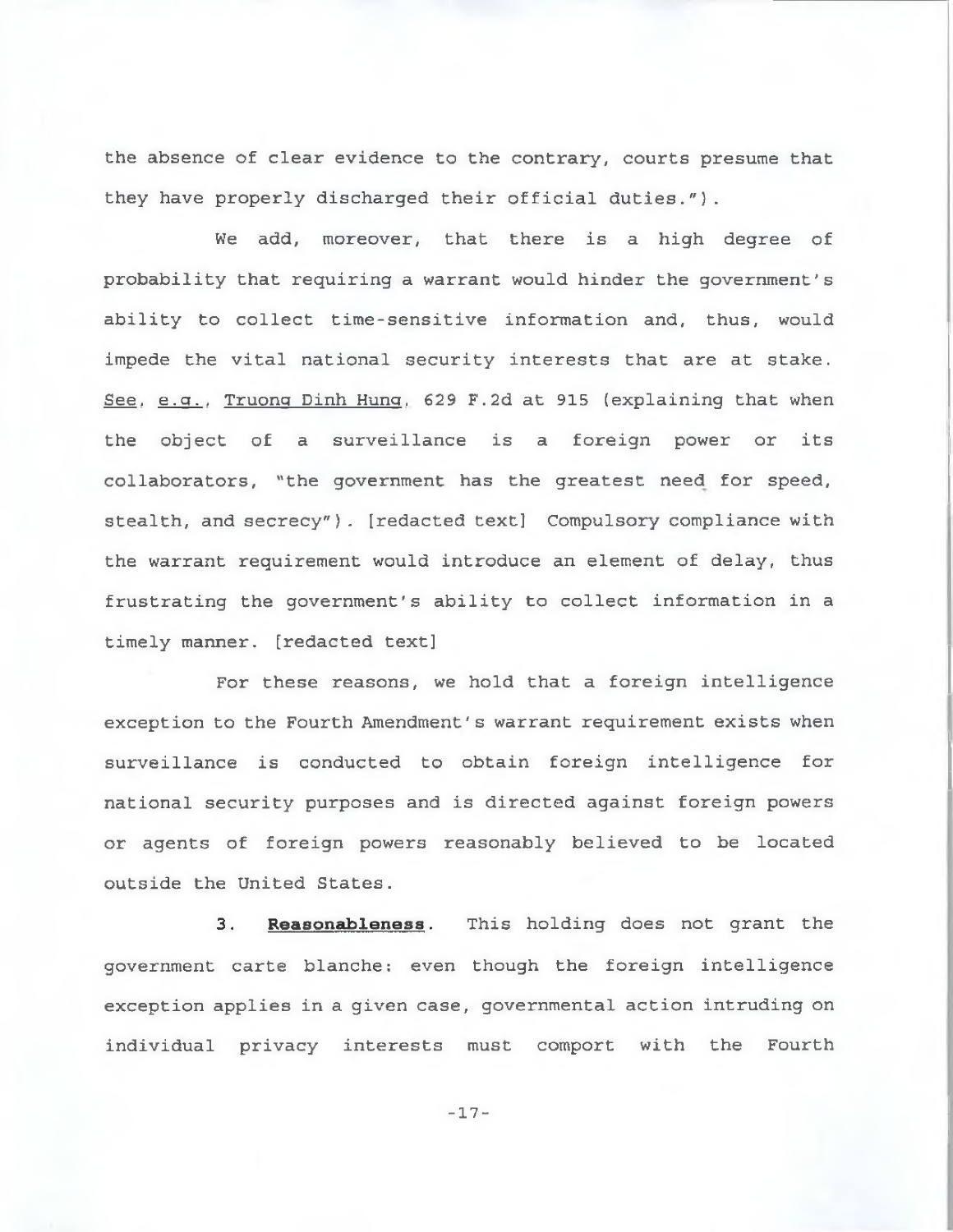Amendment's reasonableness requirement. See United States v. Place. 462 U.S. 696, 703 (1983). Thus, the question here reduces to whether the PAA, as applied through the directives, constitutes a sufficiently reasonable exercise of governmental power to satisfy the Fourth Amendment.

We begin with bedrock. The Fourth Amendment protects the right "to be secure . . . against unreasonable searches and seizures." U.S. Const, amend. IV. To determine the reasonableness of a particular governmental action, an inquiring court must consider the totality of the circumstances. Samson v. California, 547 U.S. 843, 848 (2006); Tennessee v. Garner. 471 U.S. 1, 8-9 (1985) . This mode of approach takes into account the nature of the government intrusion and how the intrusion is implemented. See Garner, 471 U.S. at 8; Place, 462 U.S. at 703. The more important the government's interest, the greater the intrusion that may be constitutionally tolerated. See, e.g., Michigan v. Summers, 452 U.S. 692, 701-05 (1981).

The totality of the circumstances model requires the court to balance the interests at stake. See Samson, 547 U.S. at 848; United States v. Knights, 534 U.S. 112, 118-19 (2001). If the protections that are in place for individual privacy interests are sufficient in light of the governmental interest at stake, the constitutional scales will tilt in favor of upholding the

- **18**-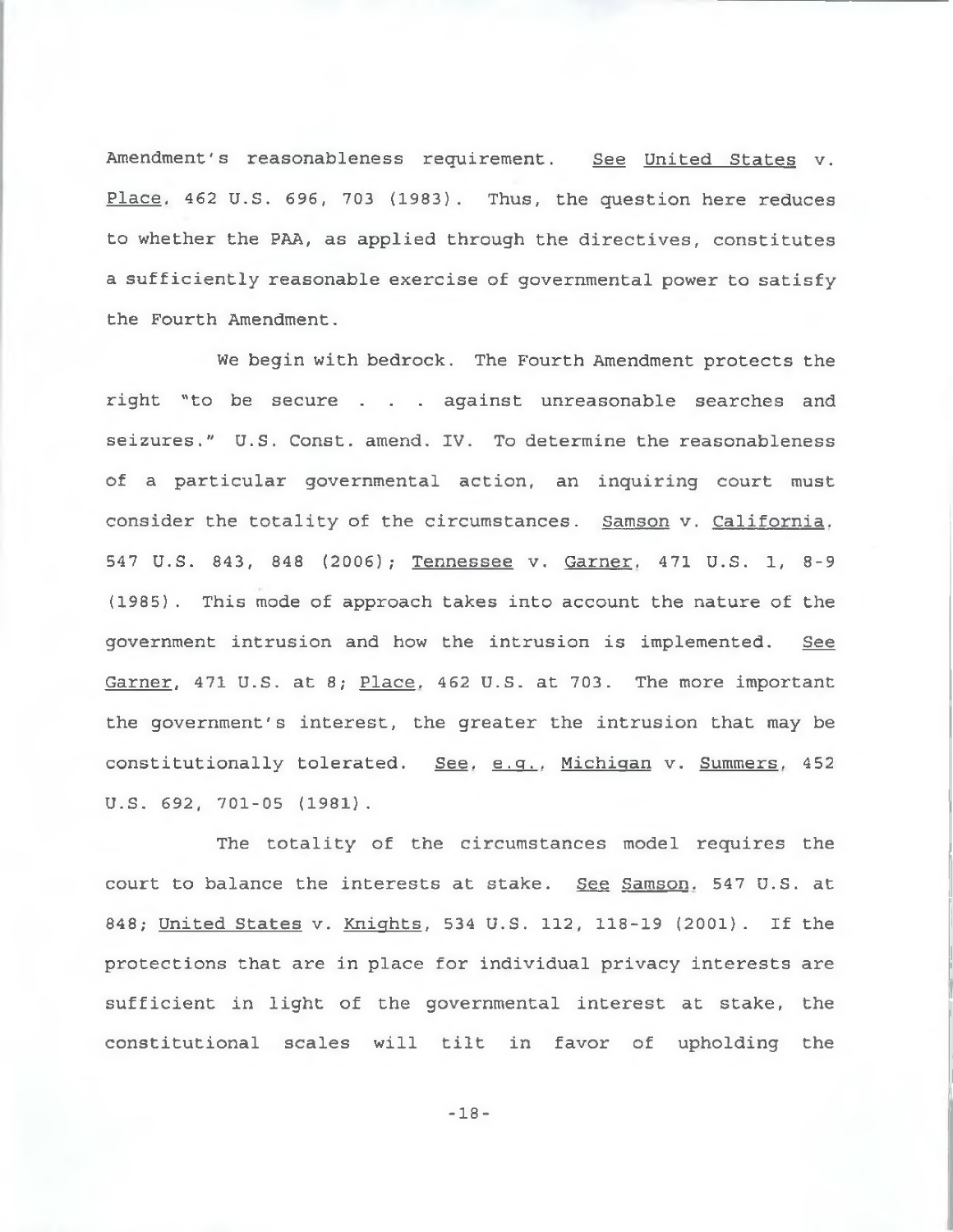government's actions. If, however, those protections are insufficient to alleviate the risks of government error and abuse, the scales will tip toward a finding of unconstitutionality.

Here, the relevant governmental interest — the interest in national security — is of the highest order of magnitude. See Haig v. Agee, 453 U.S. 280, 307 (1981); In re Sealed Case, 310 F.3d at 746. Consequently, we must determine whether the protections afforded to the privacy rights of targeted persons are reasonable in light of this important interest.

At the outset, we dispose of two straw men — arguments based on a misreading of our prior decision in Sealed Case. First, the petitioner notes that we found relevant six factors contributing to the protection of individual privacy in the face of a governmental intrusion for national security purposes. See In re Sealed Case. 310 F.3d at 737-41 (contemplating prior judicial review, presence or absence of probable cause, particularity, necessity, duration, and minimization). On that exiguous basis, it reasons that our decision there requires a more rigorous standard for gauging reasonableness.

This is a mistaken judgment. In Sealed Case, we did not formulate a rigid six-factor test for reasonableness. That would be at odds with the totality of the circumstances test that must guide an analysis in the precincts patrolled by the Fourth

- **19**-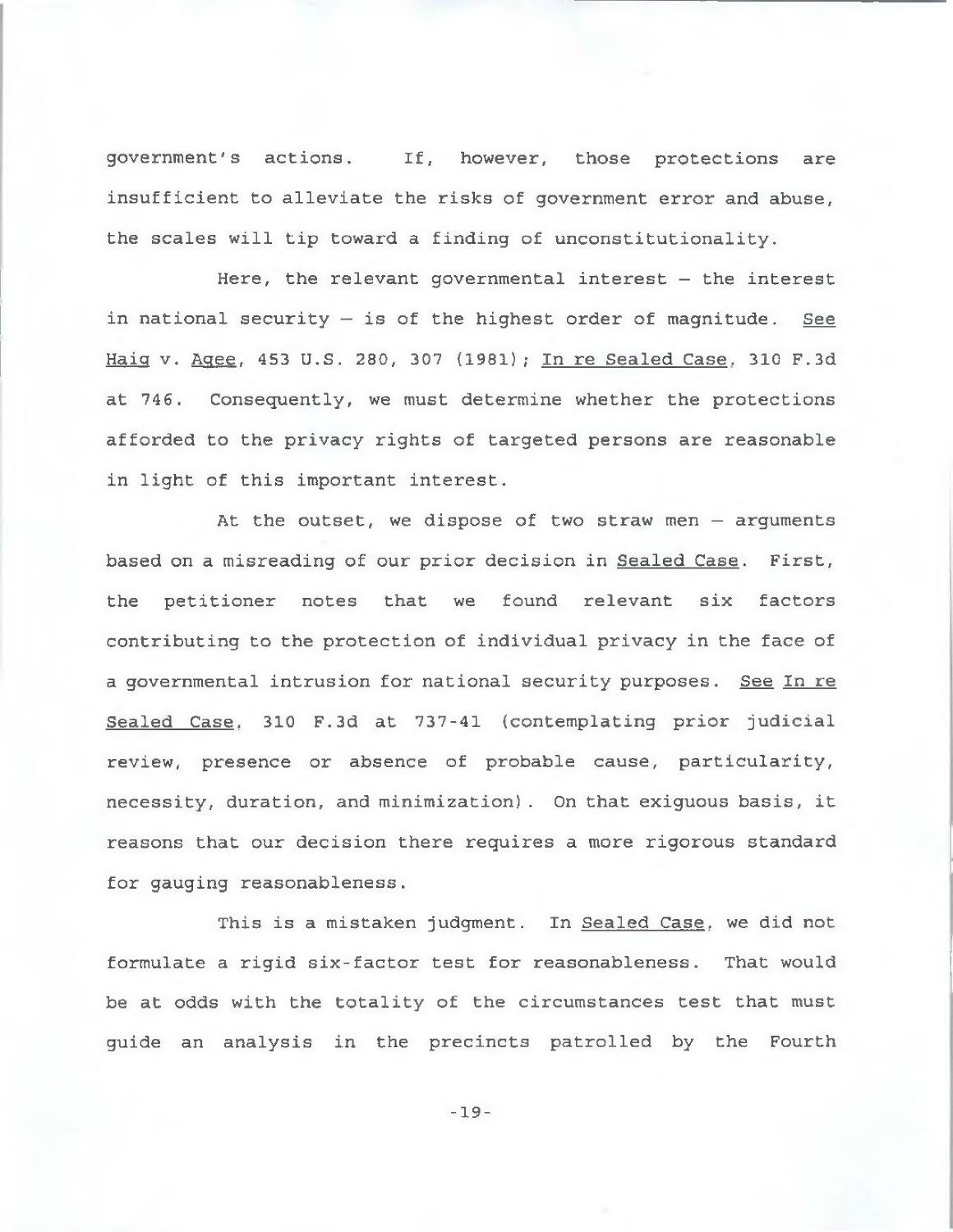Amendment. We merely indicated that the six enumerated factors were relevant under the circumstances of that case.

Second, the petitioner asserts that our Sealed Case decision stands for the proposition that, in order to gain constitutional approval, the PAA procedures must contain protections equivalent to the three principal warrant requirements: prior judicial review, probable cause, and particularity. That is incorrect. What we said there  $-$  and reiterate today  $-$  is that the more a set of procedures resembles those associated with the traditional warrant requirements, the more easily it can be determined that those procedures are within constitutional bounds. See id. at 737, 742. We therefore decline the petitioner's invitation to reincorporate into the foreign intelligence exception the same warrant requirements that we already have held inapplicable.

Having placed Sealed Case into perspective, we turn to the petitioner's contention that the totality of the circumstances demands a finding of unreasonableness here. That contention boils down to the idea that the protections afforded under the PAA are insufficiently analogous to the protections deemed adequate in Sealed Case because the PAA lacks (i) a particularity requirement, (ii) a prior judicial review requirement for determining probable cause that a target is a foreign power or an agent of a foreign

- **20**-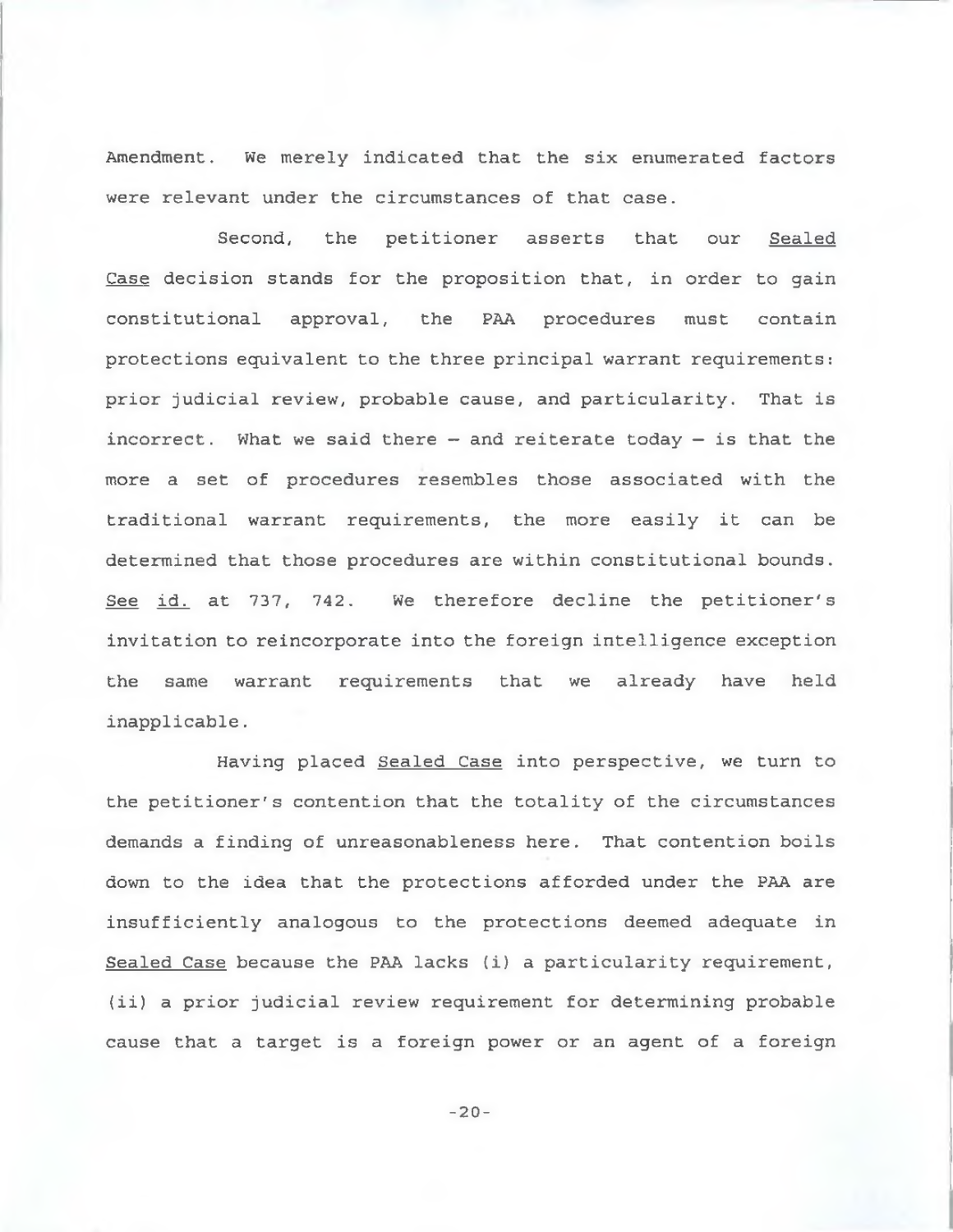power, and (iii) any plausible proxies for the omitted protections. For good measure, the petitioner suggests that the PAA's lack of either a necessity requirement or a reasonable durational limit diminishes the overall reasonableness of surveillances conducted pursuant thereto.

The government rejoins that the PAA, as applied here, constitutes reasonable governmental action. It emphasizes both the protections spelled out in the PAA itself and those mandated under the certifications and directives. This matrix of safeguards comprises at least five components: targeting procedures, minimization procedures, a procedure to ensure that a significant purpose of a surveillance is to obtain foreign intelligence information, procedures incorporated through Executive Order 12333 § 2.5, and [redacted text] procedures [redacted text] outlined in an affidavit supporting the certifications.

The record supports the government. Notwithstanding the parade of horribles trotted out by the petitioner, it has presented no evidence of any actual harm, any egregious risk of error, or any broad potential for abuse in the circumstances of the instant case. Thus, assessing the intrusions at issue in light of the governmental interest at stake and the panoply of protections that are in place, we discern no principled basis for invalidating the

- **21**-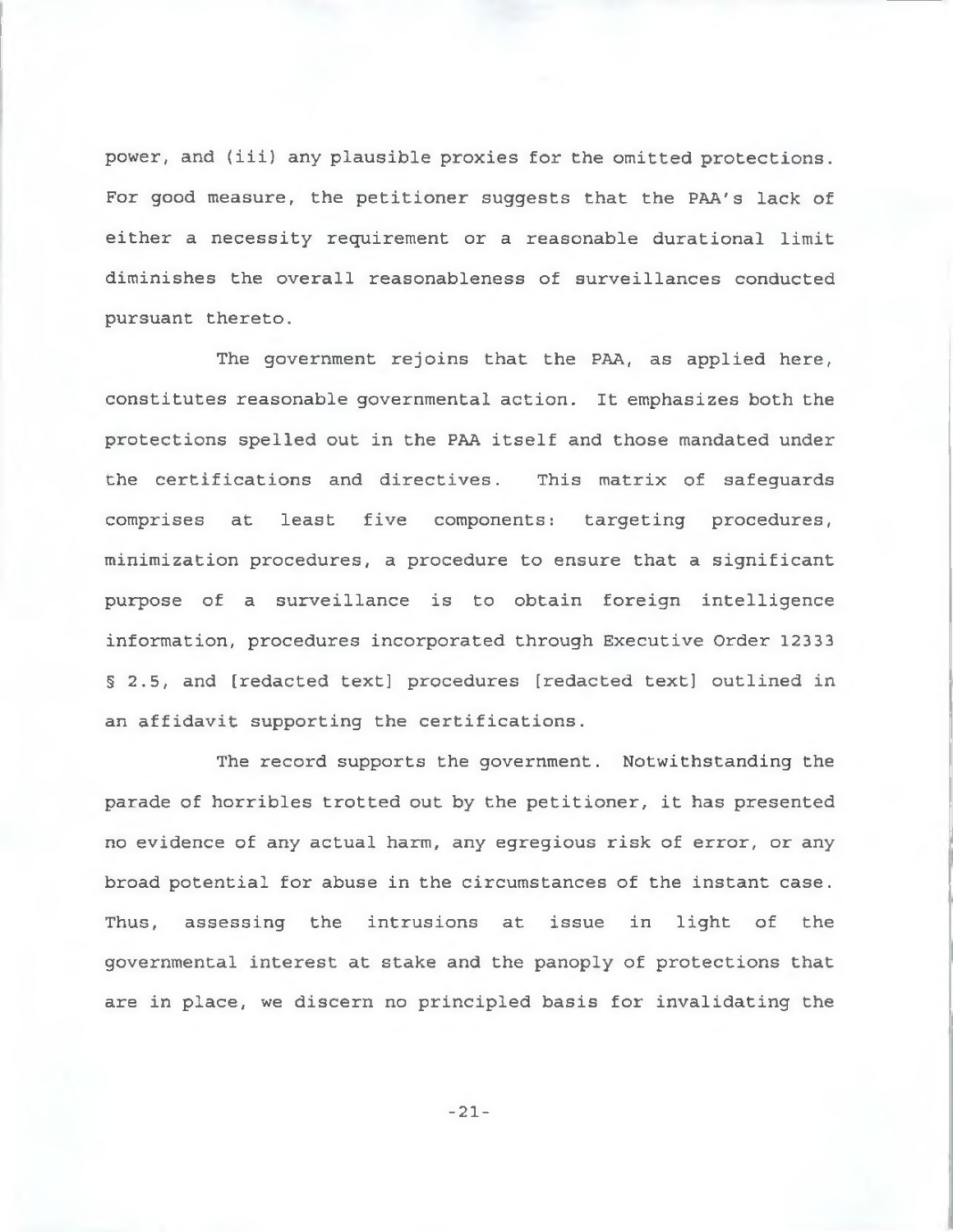PAA as applied here. In the pages that follow, we explain our reasoning.

The petitioner's arguments about particularity and prior judicial review are defeated by the way in which the statute has been applied. When combined with the PAA's other protections, the [redacted text] procedures and the procedures incorporated through the Executive Order are constitutionally sufficient compensation for any encroachments.

The [redacted text] procedures [redacted text] are delineated in an ex parte appendix filed by the government. They also are described, albeit with greater generality, in the government's brief, [redacted text] Although the PAA itself does not mandate a showing of particularity, see 50 U.S.C. § 1805b(b), this pre-surveillance procedure strikes us as analogous to and in conformity with the particularity showing contemplated by Sealed Case. 310 F.3d at 740.

[redacted text]

The procedures incorporated through section 2.5 of Executive Order 12333, made applicable to the surveillances through the certifications and directives, serve to allay the probable cause concern. That section states in relevant part:

> The Attorney General hereby is delegated the power to approve the use for intelligence purposes, within the United States or against

> > - **22**-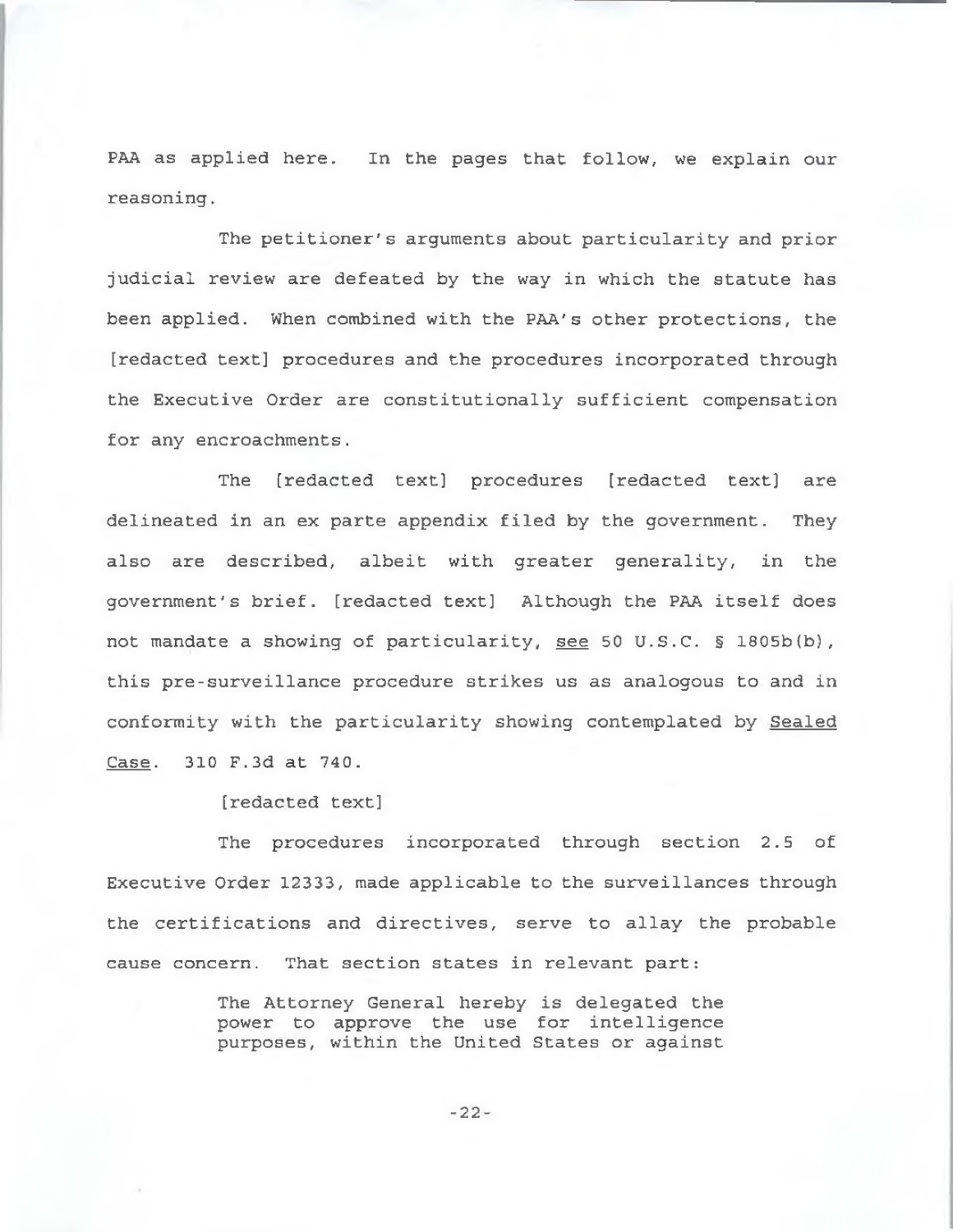a United States person abroad, of any technique for which a warrant would be required if undertaken for law enforcement purposes, provided that such techniques shall not be undertaken unless the Attorney General has determined in each case that there is probable cause to believe that the technique is directed against a foreign power or an agent of a foreign power.

46 Fed. Reg. at 59,951 (emphasis supplied). Thus, in order for the government to act upon the certifications, the AG first had to make a determination that probable cause existed to believe that the targeted person is a foreign power or an agent of a foreign power. Moreover, this determination was not made in a vacuum. The AG's decision was informed by the contents of an application made pursuant to Department of Defense (DOD) regulations. See DOD, Procedures Governing the Activities of DOD Intelligence Components that Affect United States Persons, DOD 5240.1-R, Proc. 5, Pt. 2.C (Dec. 1982). Those regulations required that the application include a statement of facts demonstrating both probable cause and necessity. See id. They also required a statement of the period — not to exceed 90 days — during which the surveillance was thought to be required.<sup>7</sup> See id.

<sup>7</sup>At oral argument, the government augmented this description, stating that, under the DOD procedure, the NSA typically provides the AG with a two-to-three-page submission articulating the facts underlying the determination that the person in question is an agent of a foreign power; that the National Security Division of the Department of Justice writes its own memorandum to the AG; and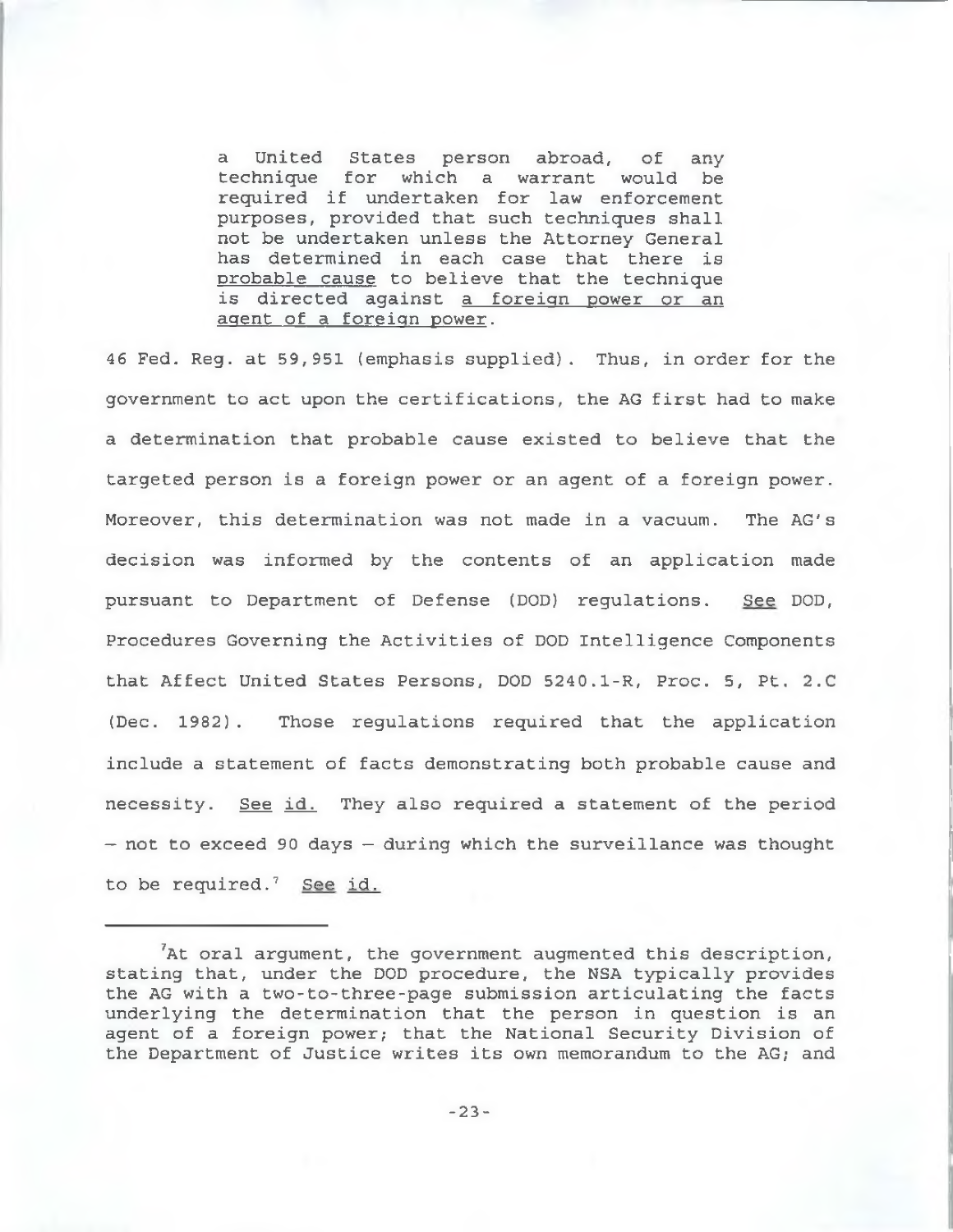[redacted text and footnote <sup>8</sup>]

The petitioner's additional criticisms about the surveillances can be grouped into concerns about potential abuse of executive discretion and concerns about the risk of government error (including inadvertent or incidental collection of information from non-targeted United States persons). We address these groups of criticisms sequentially.

The petitioner suggests that, by placing discretion entirely in the hands of the Executive Branch without prior judicial involvement, the procedures cede to that Branch overly broad power that invites abuse. But this is little more than a lament about the risk that government officials will not operate in good faith. That sort of risk exists even when a warrant is required. In the absence of a showing of fraud or other misconduct by the affiant, the prosecutor, or the judge, a presumption of regularity traditionally attaches to the obtaining of a warrant. See, e.g.. McSurelv v. McClellan. 697 F.2d 309, 323-24 (D.C. Cir. 1982).

Here — where an exception affords relief from the warrant requirement — common sense suggests that we import the same

that an oral briefing of the AG ensues.

8[redacted text]

- **24**-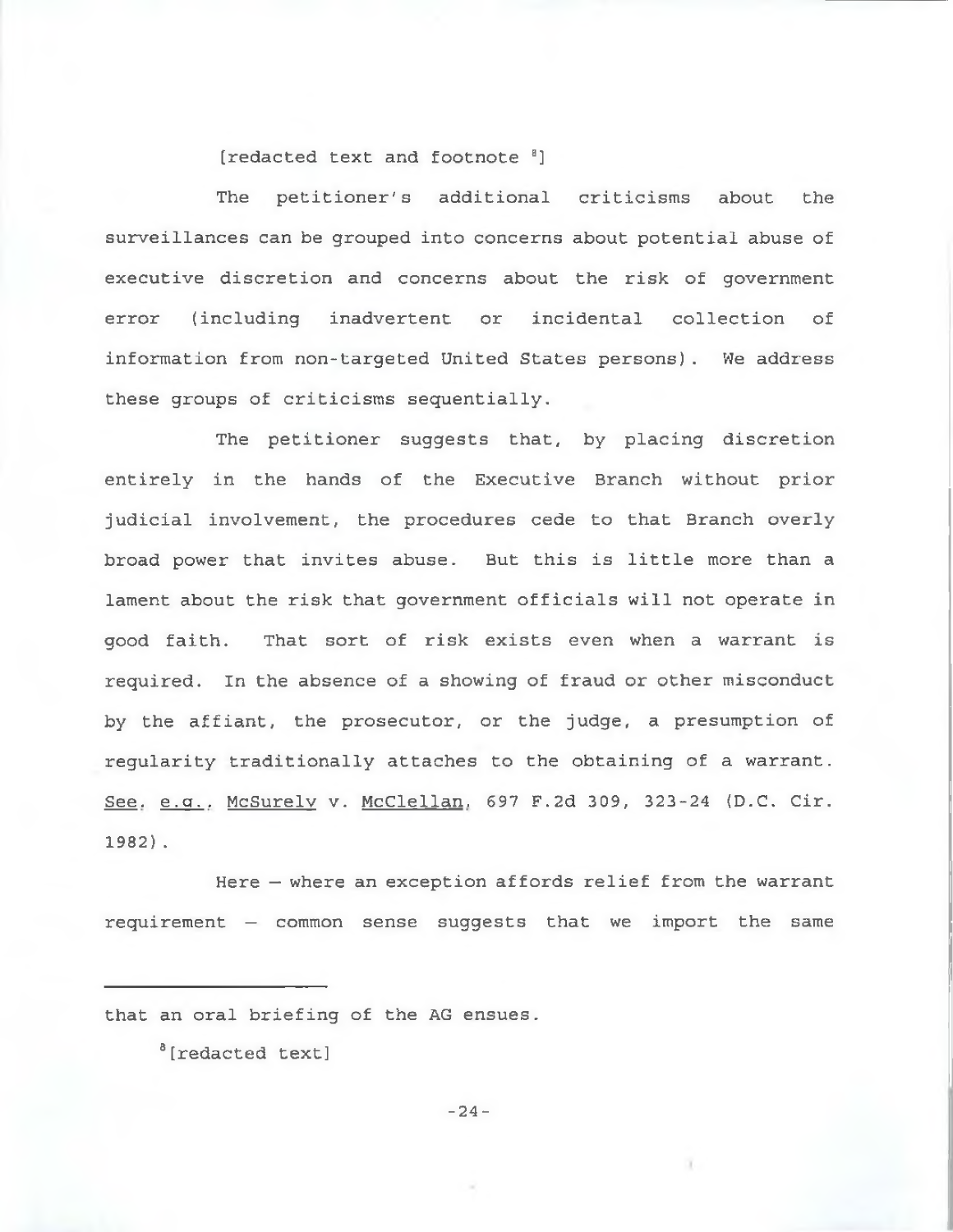presumption. Once we have determined that protections sufficient to meet the Fourth Amendment's reasonableness requirement are in place, there is no justification for assuming, in the absence of evidence to that effect, that those prophylactic procedures have been implemented in bad faith.

Similarly, the fact that there is some potential for error is not a sufficient reason to invalidate the surveillances, [redacted text]

Equally as important, some risk of error exists under the original FISA procedures — procedures that received our imprimatur in Sealed Case, 310 F.3d at 746. A prior judicial review process does not ensure that the types of errors complained of here [redacted text] would have been prevented.

It is also significant that effective minimization procedures are in place. These procedures serve as an additional backstop against identification errors as well as a means of reducing the impact of incidental intrusions into the privacy of non-targeted United States persons. The minimization procedures implemented here are almost identical to those used under FISA to ensure the curtailment of both mistaken and incidental acquisitions. These minimization procedures were upheld by the FISC in this case, and the petitioner stated at oral argument that it is not quarreling about minimization but, rather, about

- **25**-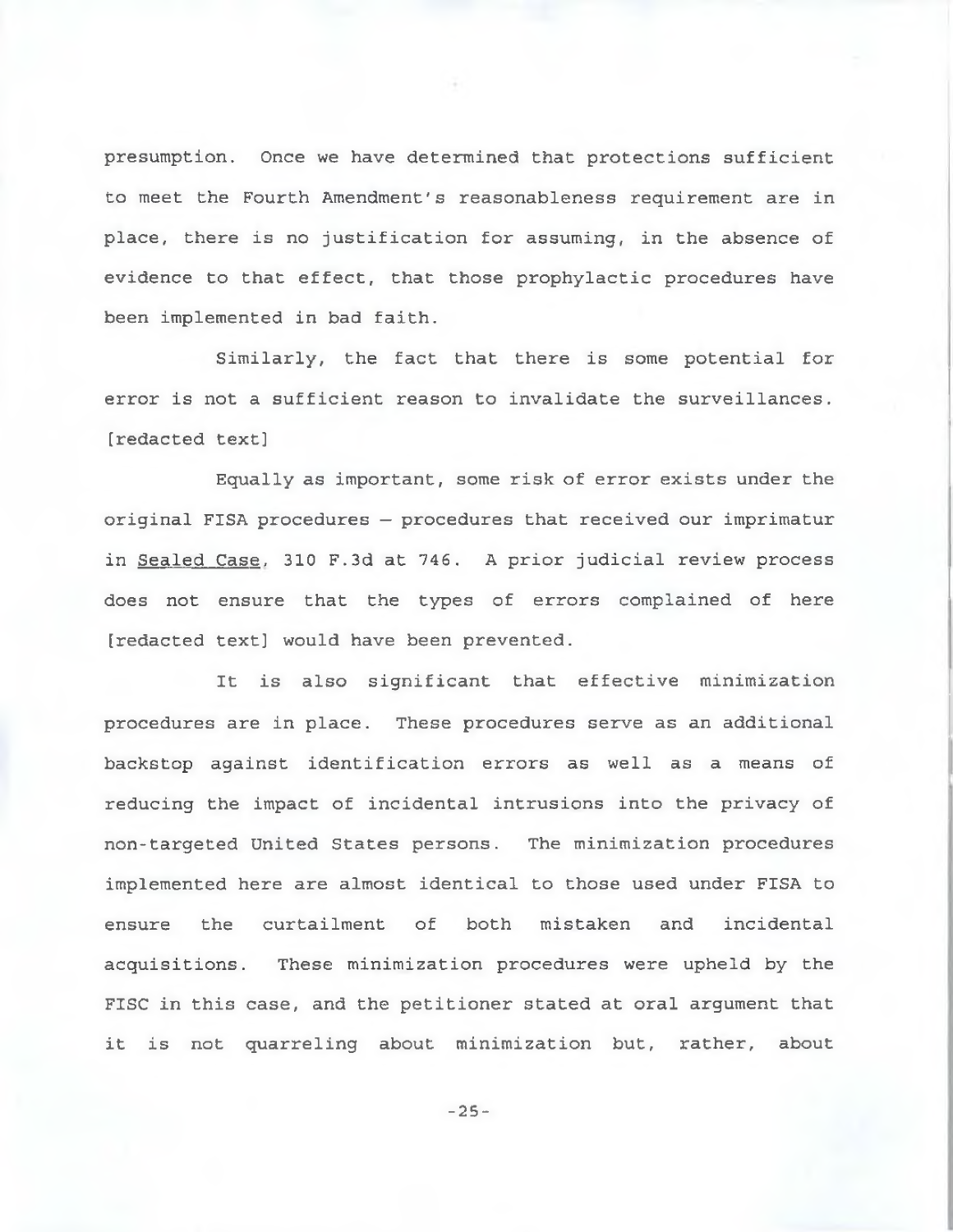particularity. Thus, we see no reason to question the adequacy of the minimization protocol.

The petitioner's concern with incidental collections is overblown. It is settled beyond peradventure that incidental collections occurring as a result of constitutionally permissible acquisitions do not render those acquisitions unlawful.<sup>9</sup> See, e.g.. United States v. Kahn. 415 U.S. 143, 157-58 (1974); United States v. Schwartz. 535 F.2d 160, 164 (2d Cir. 1976). The government assures us that it does not maintain a database of incidentally collected information from non-targeted United States persons, and there is no evidence to the contrary. On these facts, incidentally collected communications of non-targeted United States persons do not violate the Fourth Amendment.

To the extent that the petitioner may be concerned about the adequacy of the targeting procedures, it is worth noting that those procedures include provisions designed to prevent errors, [redacted text] Furthermore, a PAA provision codified at 50 U.S.C. § 1805b(d) requires the AG and the DNI to assess compliance with those procedures and to report to Congress semi-annually.

<sup>&</sup>lt;sup>9</sup>The petitioner has not charged that the Executive Branch is surveilling overseas persons in order intentionally to surveil persons in the United States. Because the issue is not before us, we do not pass on the legitimacy vel non of such a practice.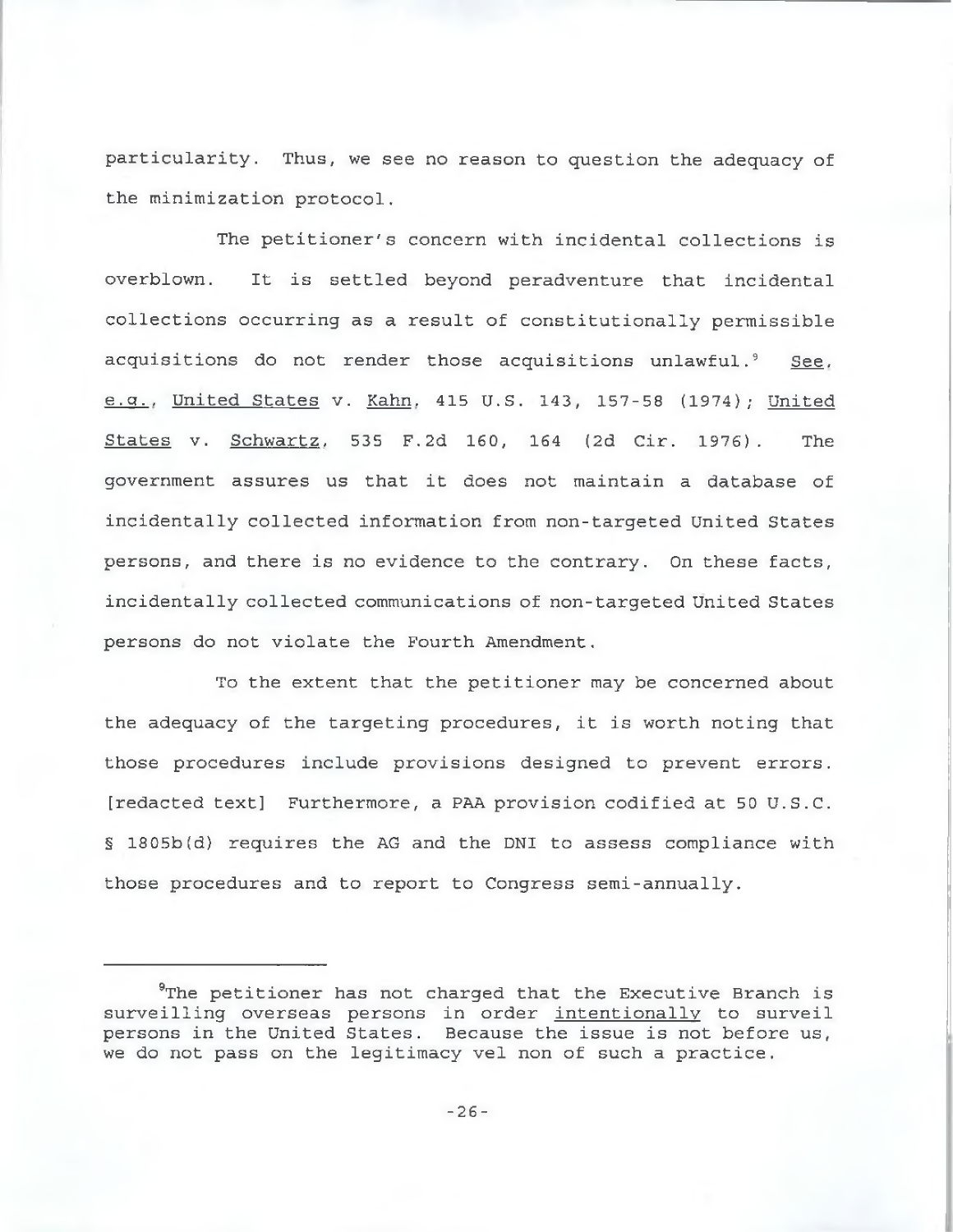**[4. A Parting Shot.** The petitioner fires a parting shot. It presented for the first time at oral argument a specific privacy concern that could possibly arise under the directives. This parting shot may have been waived by the failure to urge it either before the FISC or in the petitioner's pre-argument filings in this court. We need not probe that point, however, because the petitioner is firing blanks: no issue falling within this description has arisen to date. Were such an issue to arise, there are safeguards in place that may meet the reasonableness standard. We do, however, direct the government promptly to notify the petitioner if this issue arises under the directives.10

The foregoing paragraph is a summary of our holding on this issue. We discuss with greater specifity the petitioner's argument, the government's safeguards, and our order in the classified version of this opinion.]

**5. Recapitulation**. After assessing the prophylactic procedures applicable here, including the provisions of the PAA, the affidavits supporting the certifications, section 2.5 of Executive Order 12333, and the declaration mentioned above, we conclude that they are very much in tune with the considerations discussed in Sealed Case. Collectively, these procedures require

- **27**-

<sup>10 [</sup>redacted text]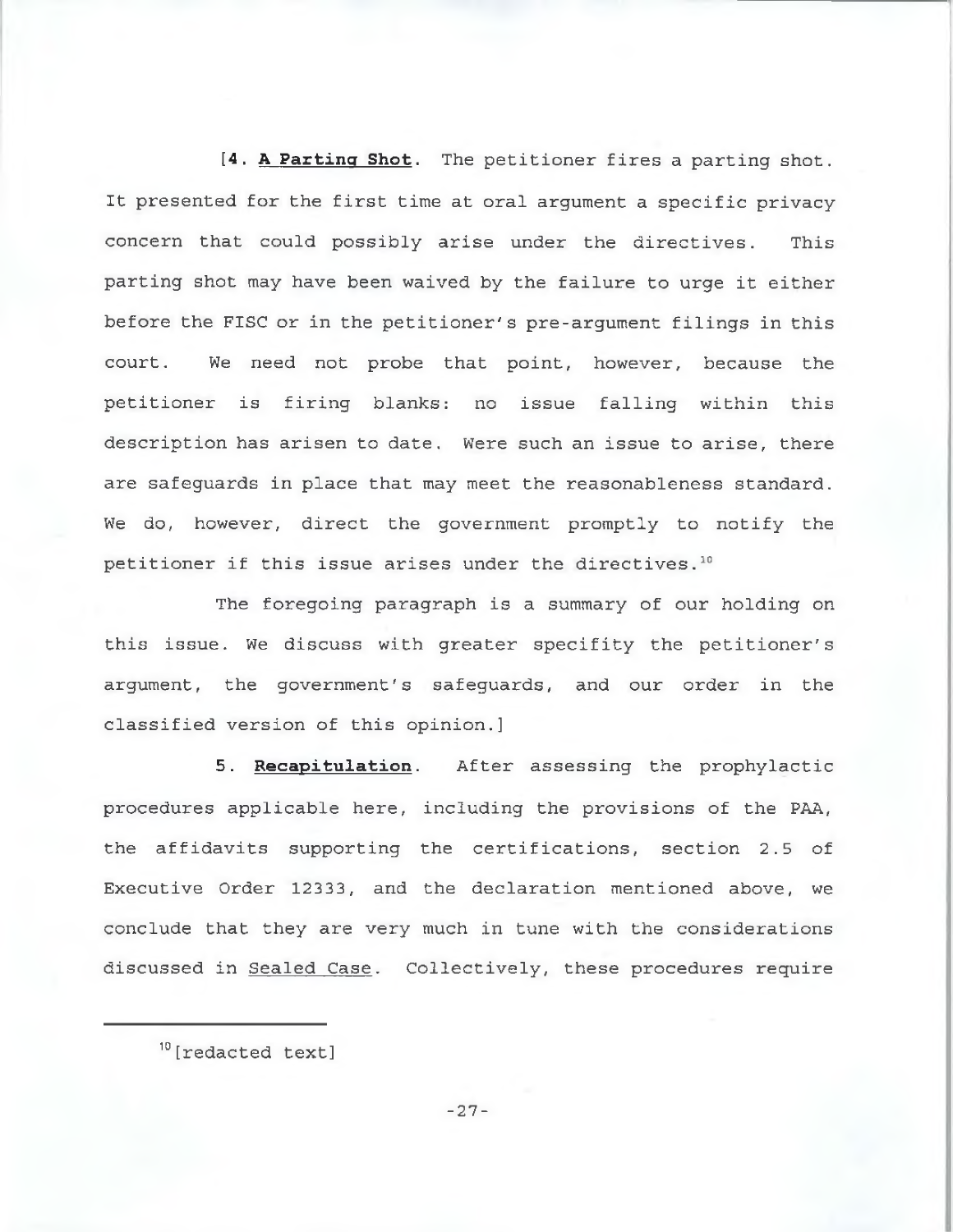a showing of particularity, a meaningful probable cause determination, and a showing of necessity. They also require a durational limit not to exceed 90 days  $-$  an interval that we previously found reasonable.<sup>11</sup> See In re Sealed Case, 310 F.3d at 740. Finally, the risks of error and abuse are within acceptable limits and effective minimization procedures are in place.

Balancing these findings against the vital nature of the government's national security interest and the manner of the intrusion, we hold that the surveillances at issue satisfy the Fourth Amendment's reasonableness requirement.

## **IV. CONCLUSION**

Our government is tasked with protecting an interest of utmost significance to the nation — the safety and security of its people. But the Constitution is the cornerstone of our freedoms, and government cannot unilaterally sacrifice constitutional rights on the altar of national security. Thus, in carrying out its national security mission, the government must simultaneously fulfill its constitutional responsibility to provide reasonable protections for the privacy of United States persons. The judiciary's duty is to hold that delicate balance steady and true.

<sup>&</sup>lt;sup>11</sup>This time period was deemed acceptable because of the use of continuing minimization procedures. In re Sealed Case. 310 F.3d at 740. Those minimization procedures are nearly identical to the minimization procedures employed in this case. See text supra.